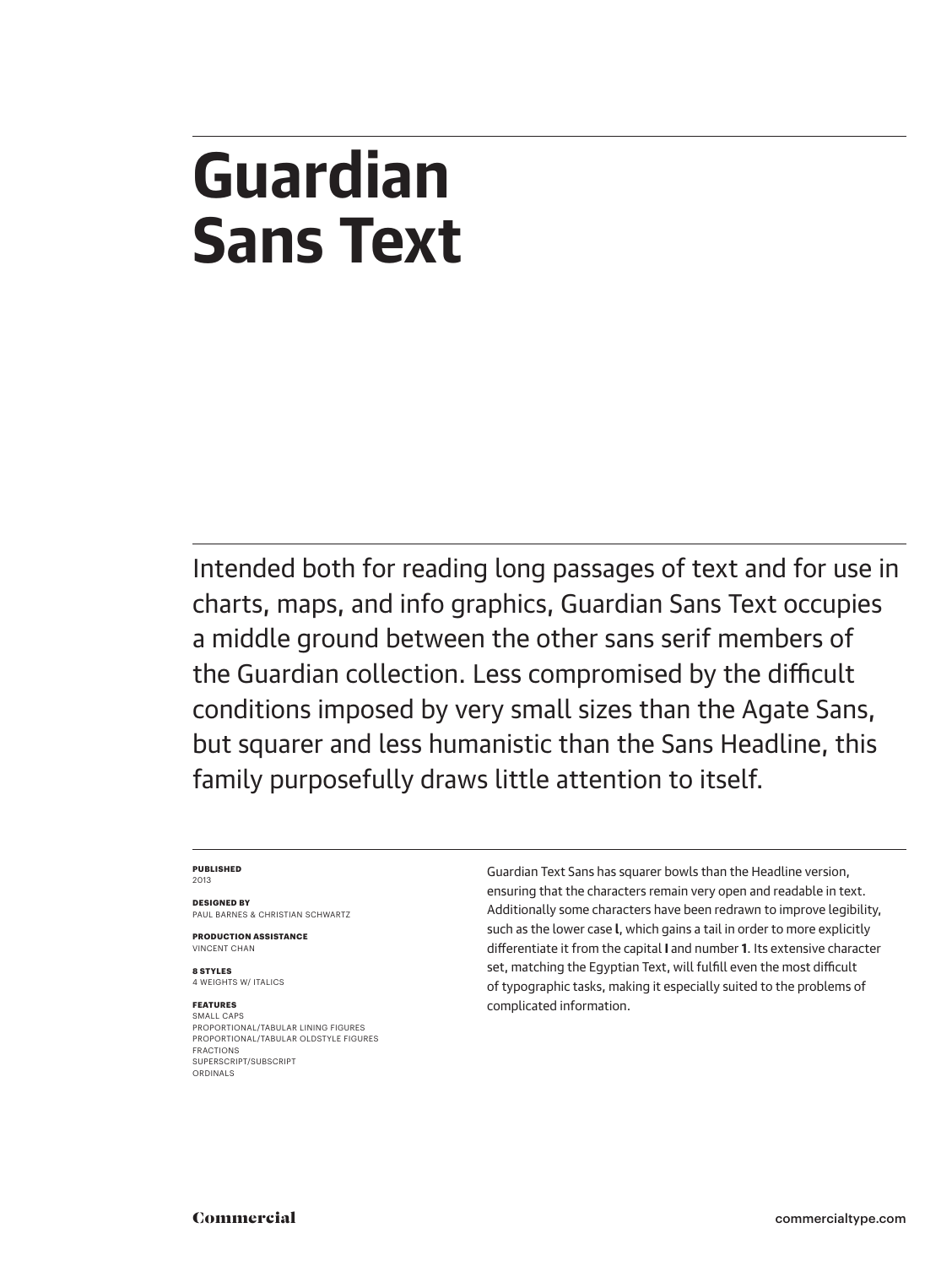Guardian Sans Text Regular *Guardian Sans Text Regular Italic* Guardian Sans Text Medium *Guardian Sans Text Medium Italic* **Guardian Sans Text Bold** *Guardian Sans Text Bold Italic* Guardian Sans Text Black *Guardian Sans Text Black Italic*

# Duplexed text weights Duplexed text weights

REGULAR & MEDIUM, 14PT

# *Duplexed text weights Duplexed text weights*

REGULAR ITALIC & MEDIUM ITALIC, 14PT

Guardian Sans Text Regular and Medium are duplexed on the same set of character widths, meaning that a block of text set in one weight can be switched to the other weight without changing copyfit. This feature is useful for making quick layout decisions, such as moving text into a sidebar without worrying about changes in length or line breaks. Duplexing is also useful for reversing a block of text out of a dark background. *Please note: the Regular and Medium Italics are duplexed, but the Bold and Black are not duplexed to the Regular and Medium or one another.*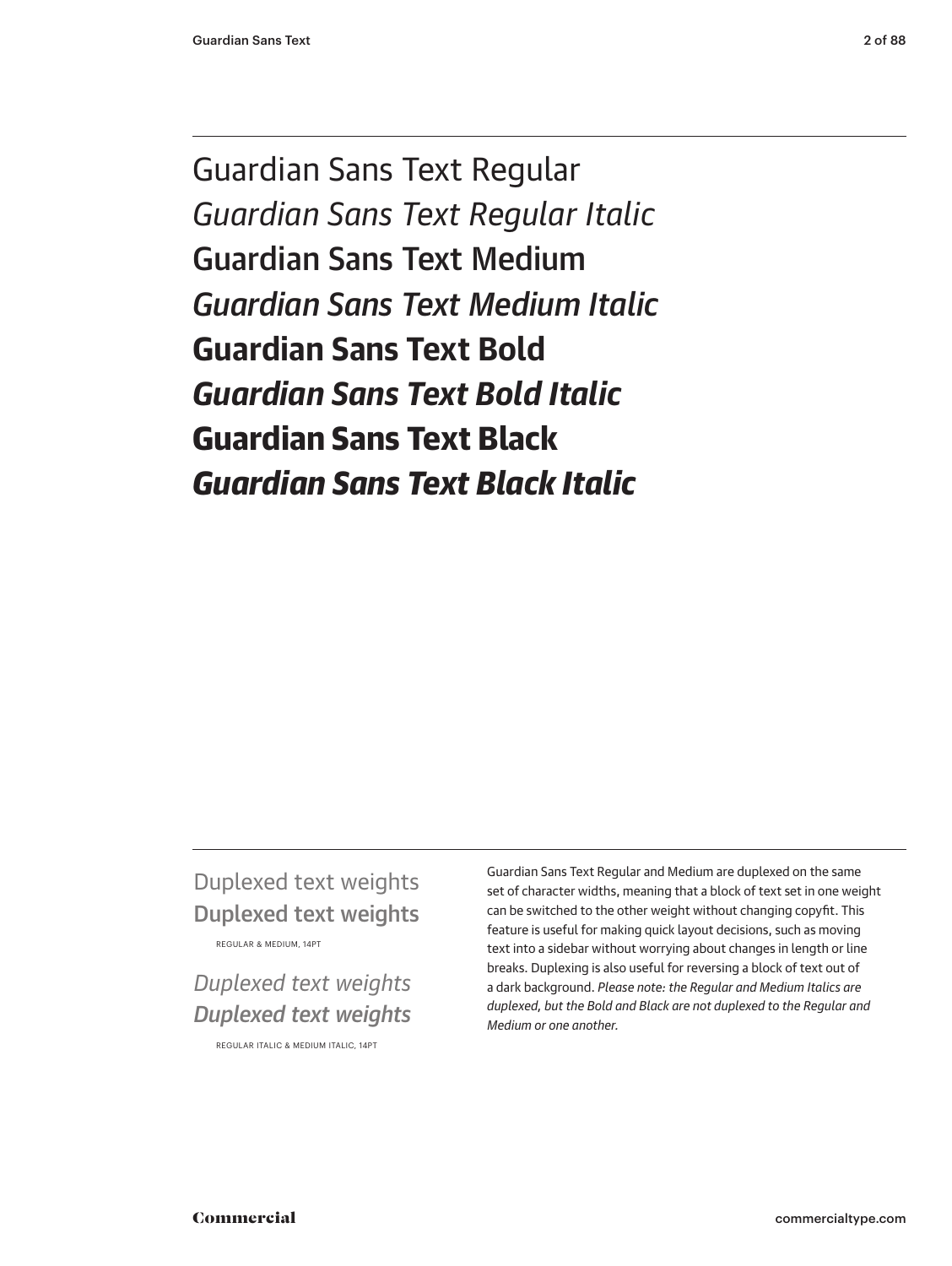The recent discovery of a beaver dam in the Bronx sheds new light WOLVES AND OTHER PREDATORS HAVE HAD A LASTING EFFECT 90% of what she watched on prime-time television was unscripted SANS TEXT REGULAR, 14 PT

*Ein Großteil der Institute ignoriert beharrlich die jüngste Zinssenkung POPULAR ENTERTAINMENT AND DRAMAS FIND A NEW AUDIENCE The company was consolidated later in 1971 after a surprise increase* SANS TEXT REGULAR ITALIC, 14 PT

Portsmouth is still home to the world's oldest working dry dock POPULAR DAILY SATIRICAL PUPPET TV SHOW MOVES ONLINE C'est vrai, il y a eu une équipe qui a travaillé dessus pour 48 ans SANS TEXT MEDIUM, 14 PT

*Amazing Stories was the primary magazine devoted to science fiction JAK PRZEKAZAĆ MAJĄTEK W RODZINIE I NIE ZAPŁACIĆ PODATKU There was something in her voice and walk tonight that was peculiar* SANS TEXT MEDIUM ITALIC, 14 PT

**A városrésznevek jelentős része a dűlőkeresztelő alkalmával 1841 RECAP OF LAST WEEK'S WAYS & MEANS COMMITTEE HEARINGS A bill to reduce Alabama's 97%-high interest rate failed this week** SANS TEXT BOLD, 14 PT

*Between kisses Anthony and this golden girl quarrelled incessantly L'ASSOCIACIÓ CATALANISTA D'EXCURSIONS CIENTÍFIQUES, 1879 So during all this time there were many adventures that happened* SANS TEXT BOLD ITALIC, 14 PT

Population (2013): Municipality, 31,316,149, Density 27,216.3/km2 EUROPE'S ECONOMIC WOES CAUSING PROBLEMS FOR CYCLING Pisicile fără blană sunt cele mai prietenoase, spun studiile recente SANS TEXT BLACK, 14 PT

*De voornaamste steden aan de IJssel zijn Zutphen, Zwolle, Kampen CREDIT UP FROM €9 TRILLION TO €23 TRILLION OVER LAST YEAR We've ranked all the best and worst movie theaters in Philadelphia*

SANS TEXT BLACK ITALIC, 14 PT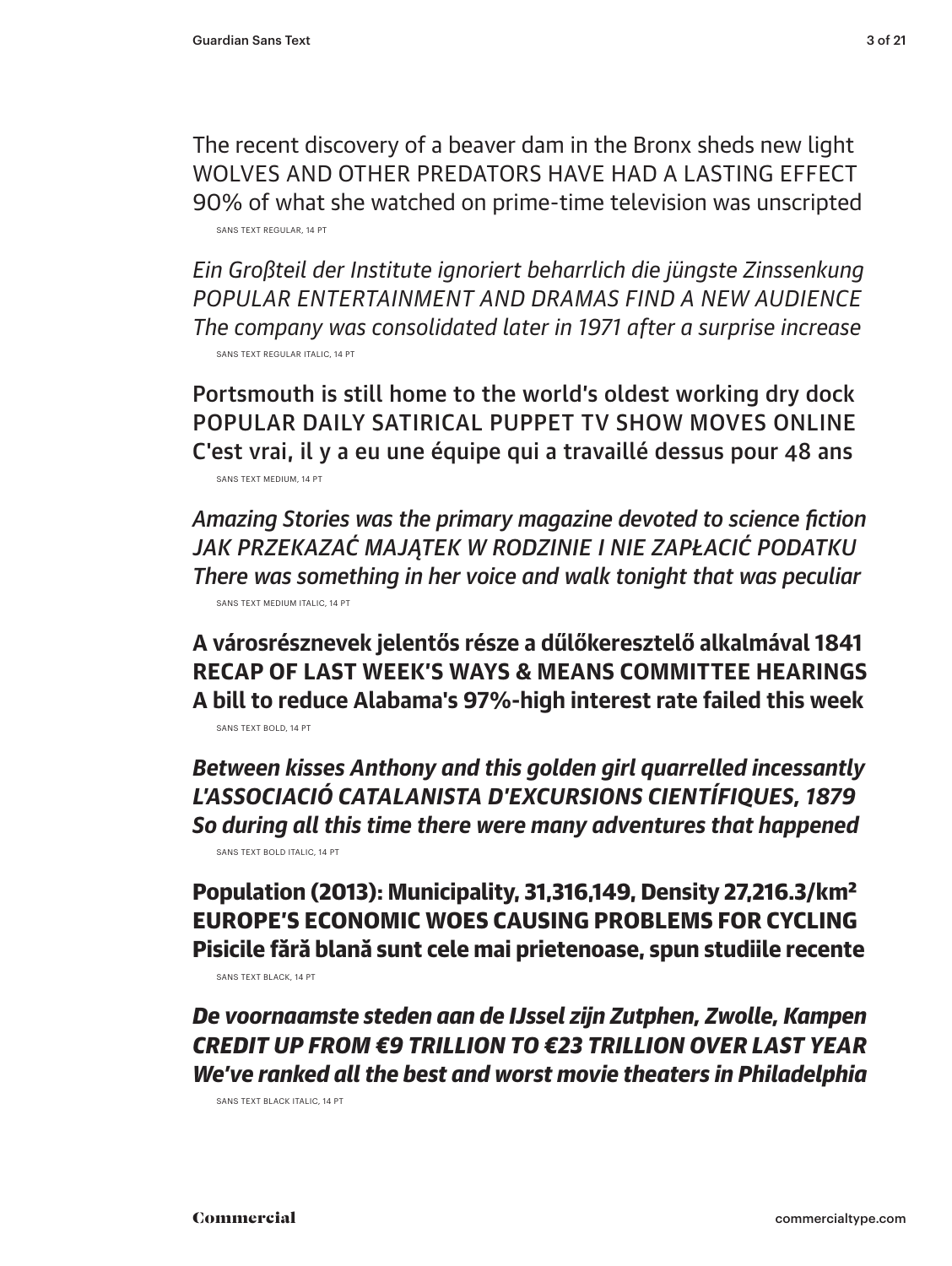REGULAR SMALL CAPS

REGULAR

BOLD PROPORTIONAL LINING FIGURES

REGULAR ITALIC

BOLD

PROPORTIONAL OLDSTYLE FIGURES

REGULAR ITALIC

The Spanish war, which began in 1739, and the French war which soon followed it occasioned further increase of the debt, which, on the 31st of December 1748, after the war had been concluded by the **Treaty of Aix-la-Chapelle**, amounted to £78,293,313. The most profound peace of seventeen years continuance had taken no more than £8,328,354. from it. A war of less than nine years' continuance added £31,338,689 to it (Refer to Postlethwaite's *History of the Public Revenue*). During the administration of Mr. Pelham, the interest of the public debt was reduced from 4% to 3%; **the sinking fund** was increased, and some part of the public debt was paid off. In 1755, before the breaking out of the late war, the funded debt of Great Britain amounted to £72,289,673. On the 5th of January 1763, at the conclusion of the peace, the funded debt amounted to £122,603,336. The unfunded debt has been stated at £13,927,589. But the expense occasioned by the war did not end with the conclusion of the peace, so that though, on the 5th of January 1764, the funded debt was increased (partly by a new loan, and partly by funding a part of the unfunded debt) to £129,586,78, there still remained (according to the very well informed author of *Considerations on the Trade and Finances of Great Britain*) an unfunded debt which was brought to account in that and the following year of £975,017. In 1764, therefore, the public debt of Great Britain,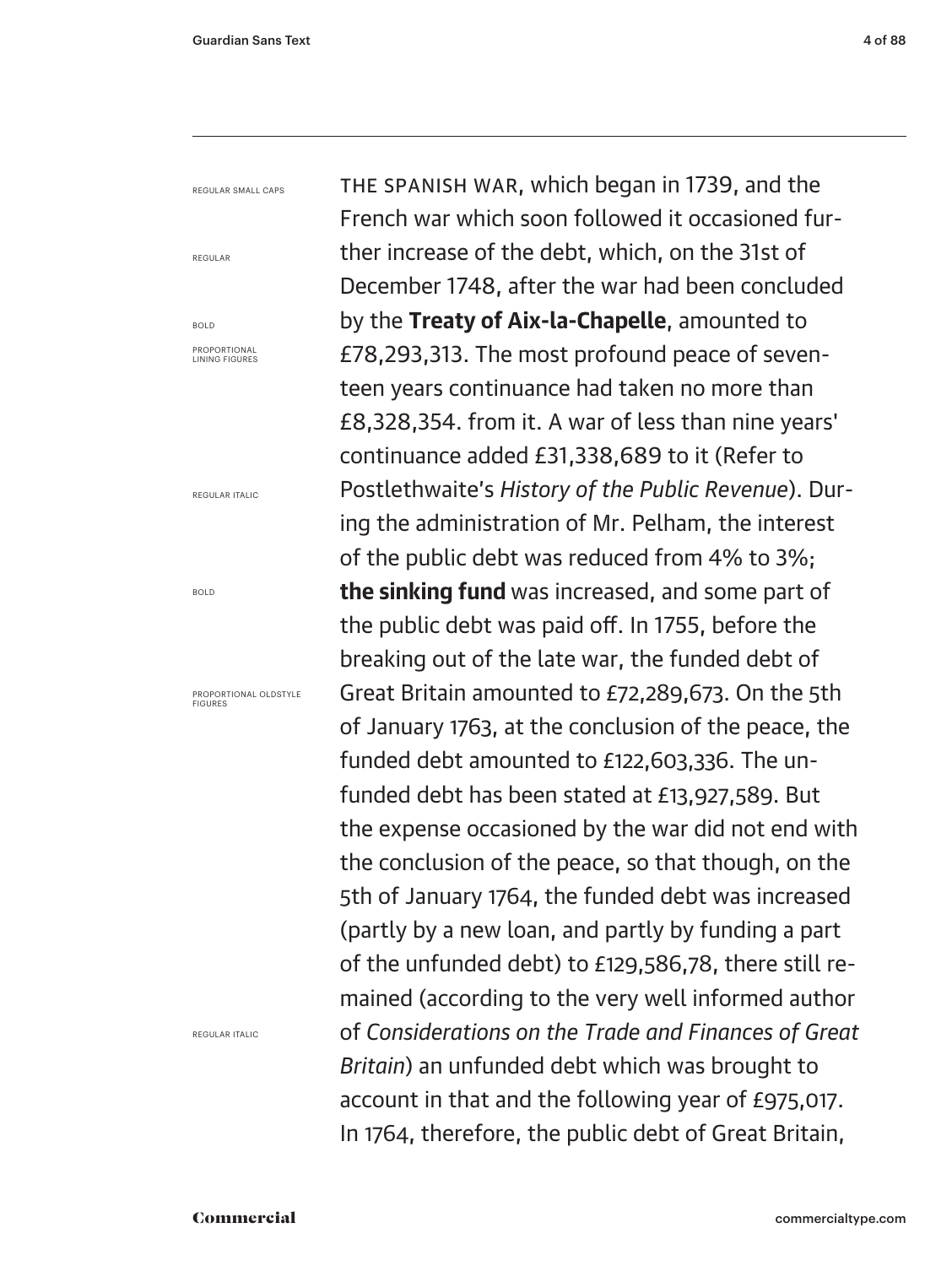MEDIUM SMALL CAPS

MEDIUM

BLACK

PROPORTIONAL LINING FIGURES

REGULAR ITALIC

BLACK

PROPORTIONAL OLDSTYLE FIGURES

MEDIUM ITALIC

The Spanish war, which began in 1739, and the French war which soon followed it occasioned further increase of the debt, which, on the 31st of December 1748, after the war had been concluded by the Treaty of Aix-la-Chapelle, amounted to £78,293,313. The most profound peace of seventeen years continuance had taken no more than £8,328,354. from it. A war of less than nine years' continuance added £31,338,689 to it (Refer to Postlethwaite's *History of the Public Revenue*). During the administration of Mr. Pelham, the interest of the public debt was reduced from 4% to 3%; the sinking fund was increased, and some part of the public debt was paid off. In 1755, before the breaking out of the late war, the funded debt of Great Britain amounted to £72,289,673. On the 5th of January 1763, at the conclusion of the peace, the funded debt amounted to £122,603,336. The unfunded debt has been stated at £13,927,589. But the expense occasioned by the war did not end with the conclusion of the peace, so that though, on the 5th of January 1764, the funded debt was increased (partly by a new loan, and partly by funding a part of the unfunded debt) to £129,586,78, there still remained (according to the very well informed author of *Considerations on the Trade and Finances of Great Britain*) an unfunded debt which was brought to account in that and the following year of £975,017. In 1764, therefore, the public debt of Great Britain,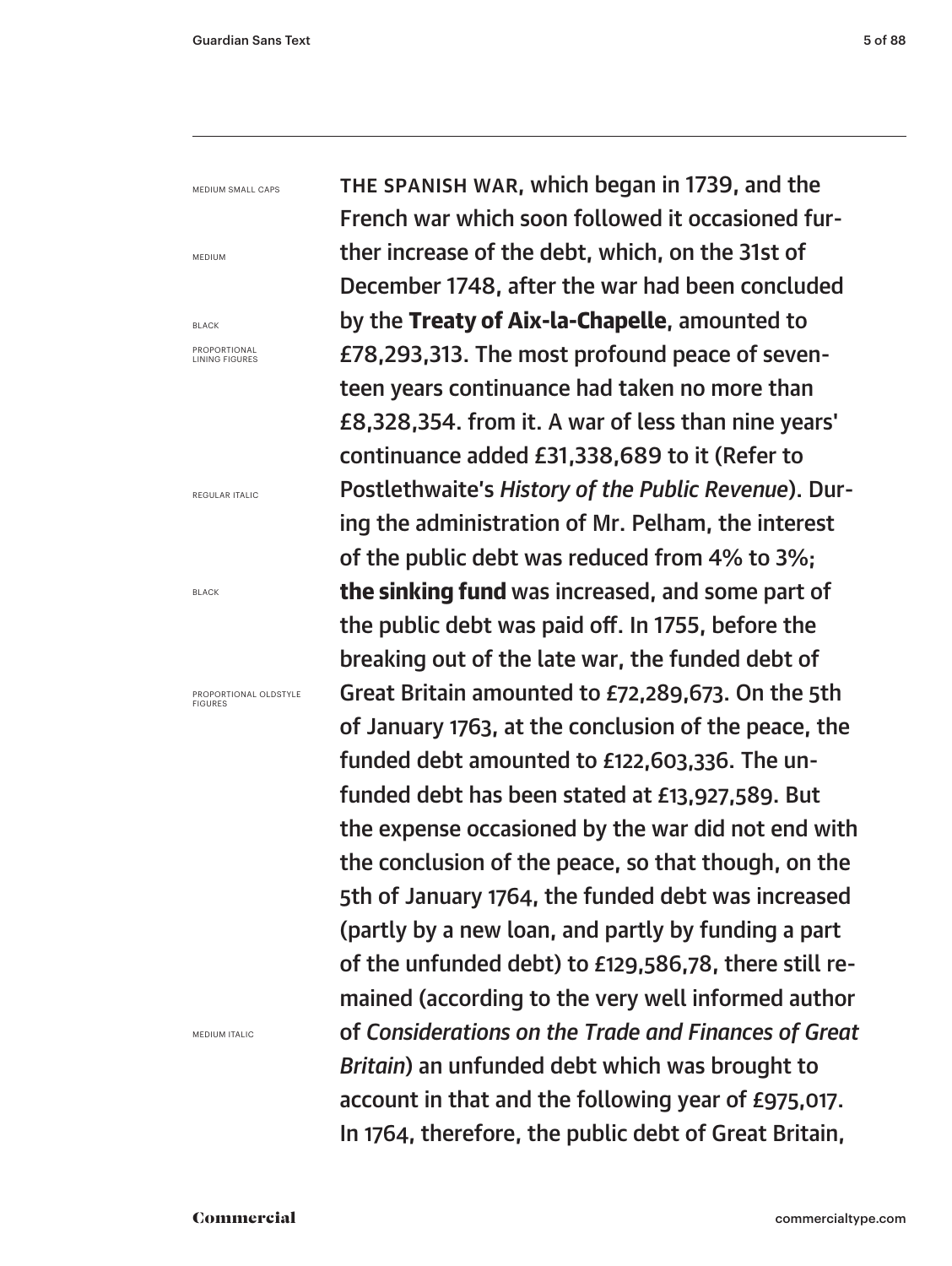SANS TEXT REGULAR, REGULAR ITALIC, BOLD, 11/14 PT SANS TEXT MEDIUM, MEDIUM ITALIC, BLACK, 11/14 PT

The old English East India Company was established in 1600 by a charter from Queen Elizabeth. In the first twelve voyages which they fitted out for India, they appear to have traded as a regulated company, with separate stocks, though only in the *general ships* of the company. In 1612, they united into a joint stock. Their charter was exclusive, and though not confirmed by Act of Parliament, was in those days supposed to convey a real exclusive privilege.

# **Exclusive privilege of the Royal Charter**

For many years, therefore, they were not much disturbed by interlopers. Their capital, which never exceeded £744,000, and of which £50 was a share, was not so exorbitant, nor their dealings so extensive, as to afford either a pretext for gross negligence and profusion, or a cover to gross malversation. Notwithstanding some extraordinary losses, occasioned partly by the malice of the Dutch East India Company, and partly by other accidents, they carried on for many years a successful trade. But in process of time, when the principles of liberty were better understood, it became every day more and more doubtful how far a Royal Charter, not confirmed by *Act of Parliament,* could convey an exclusive privilege. Upon this question the decisions of the courts of justice were not uniform, but varied with the authority of government and the humours of the times. Interlopers multiplied upon them, and towards the end of the reign of Charles II, through the whole of that of James II and during a part of that of William III, reduced them to great distress. In 1698, a proposal was made to Parliament of advancing two

The old English East India Company was established in 1600 by a charter from Queen Elizabeth. In the first twelve voyages which they fitted out for India, they appear to have traded as a regulated company, with separate stocks, though only in the general ships of the company. In 1612, they united into a joint stock. Their charter was exclusive, and though not confirmed by Act of Parliament, was in those days supposed to convey a real exclusive privilege.

# Exclusive privilege of the Royal Charter

For many years, therefore, they were not much disturbed by interlopers. Their capital, which never exceeded £744,000, and of which £50 was a share, was not so exorbitant, nor their dealings so extensive, as to afford either a pretext for gross negligence and profusion, or a cover to gross malversation. Notwithstanding some extraordinary losses, occasioned partly by the malice of the Dutch East India Company, and partly by other accidents, they carried on for many years a successful trade. But in process of time, when the principles of liberty were better understood, it became every day more and more doubtful how far a Royal Charter, not confirmed by *Act of Parliament*, could convey an exclusive privilege. Upon this question the decisions of the courts of justice were not uniform, but varied with the authority of government and the humours of the times. Interlopers multiplied upon them, and towards the end of the reign of Charles II, through the whole of that of James II and during a part of that of William III, reduced them to great distress. In 1698, a proposal was made to Parliament of advancing two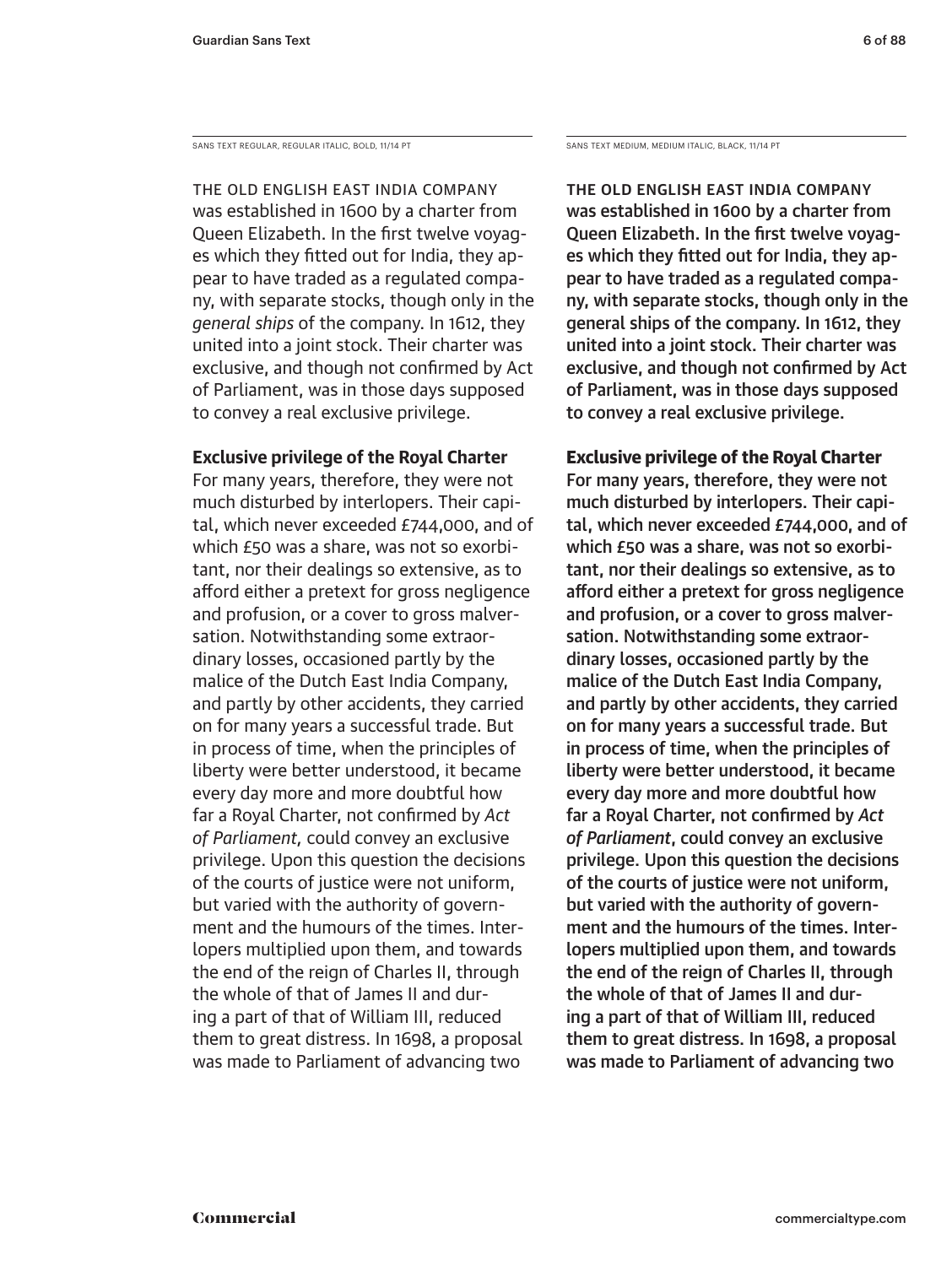SANS TEXT REGULAR, REGULAR ITALIC, BOLD, 10/13 PT SANS TEXT MEDIUM, MEDIUM, MEDIUM ITALIC, BLACK, 10/13 PT

The old English East India Company was established in 1600 by a charter from Queen Elizabeth. In the first twelve voyages which they fitted out for India, they appear to have traded as a regulated company, with separate stocks, though only in the *general ships* of the company. In 1612, they united into a joint stock. Their charter was exclusive, and though not confirmed by Act of Parliament, was in those days supposed to convey a real exclusive privilege.

**Exclusive privilege of the Royal Charter**

For many years, therefore, they were not much disturbed by interlopers. Their capital, which never exceeded £744,000, and of which £50 was a share, was not so exorbitant, nor their dealings so extensive, as to afford either a pretext for gross negligence and profusion, or a cover to gross malversation. Notwithstanding some extraordinary losses, occasioned partly by the malice of the Dutch East India Company, and partly by other accidents, they carried on for many years a successful trade. But in process of time, when the principles of liberty were better understood, it became every day more and more doubtful how far a Royal Charter, not confirmed by *Act of Parliament,* could convey an exclusive privilege. Upon this question the decisions of the courts of justice were not uniform, but varied with the authority of government and the humours of the times. Interlopers multiplied upon them, and towards the end of the reign of Charles II, through the whole of that of James II and during a part of that of William III, reduced them to great distress.

# **Ramifications of the proposal of 1698**

In 1698, a proposal was made to Parliament of advancing two millions to government at eight per cent, provided the subscribers were erected into a *new East India Company* with

The old English East India Company was established in 1600 by a charter from Queen Elizabeth. In the first twelve voyages which they fitted out for India, they appear to have traded as a regulated company, with separate stocks, though only in the general ships of the company. In 1612, they united into a joint stock. Their charter was exclusive, and though not confirmed by Act of Parliament, was in those days supposed to convey a real exclusive privilege.

## Exclusive privilege of the Royal Charter

For many years, therefore, they were not much disturbed by interlopers. Their capital, which never exceeded £744,000, and of which £50 was a share, was not so exorbitant, nor their dealings so extensive, as to afford either a pretext for gross negligence and profusion, or a cover to gross malversation. Notwithstanding some extraordinary losses, occasioned partly by the malice of the Dutch East India Company, and partly by other accidents, they carried on for many years a successful trade. But in process of time, when the principles of liberty were better understood, it became every day more and more doubtful how far a Royal Charter, not confirmed by *Act of Parliament,* could convey an exclusive privilege. Upon this question the decisions of the courts of justice were not uniform, but varied with the authority of government and the humours of the times. Interlopers multiplied upon them, and towards the end of the reign of Charles II, through the whole of that of James II and during a part of that of William III, reduced them to great distress.

## Ramifications of the proposal of 1698

In 1698, a proposal was made to Parliament of advancing two millions to government at eight per cent, provided the subscribers were erected into a *new East India Company* with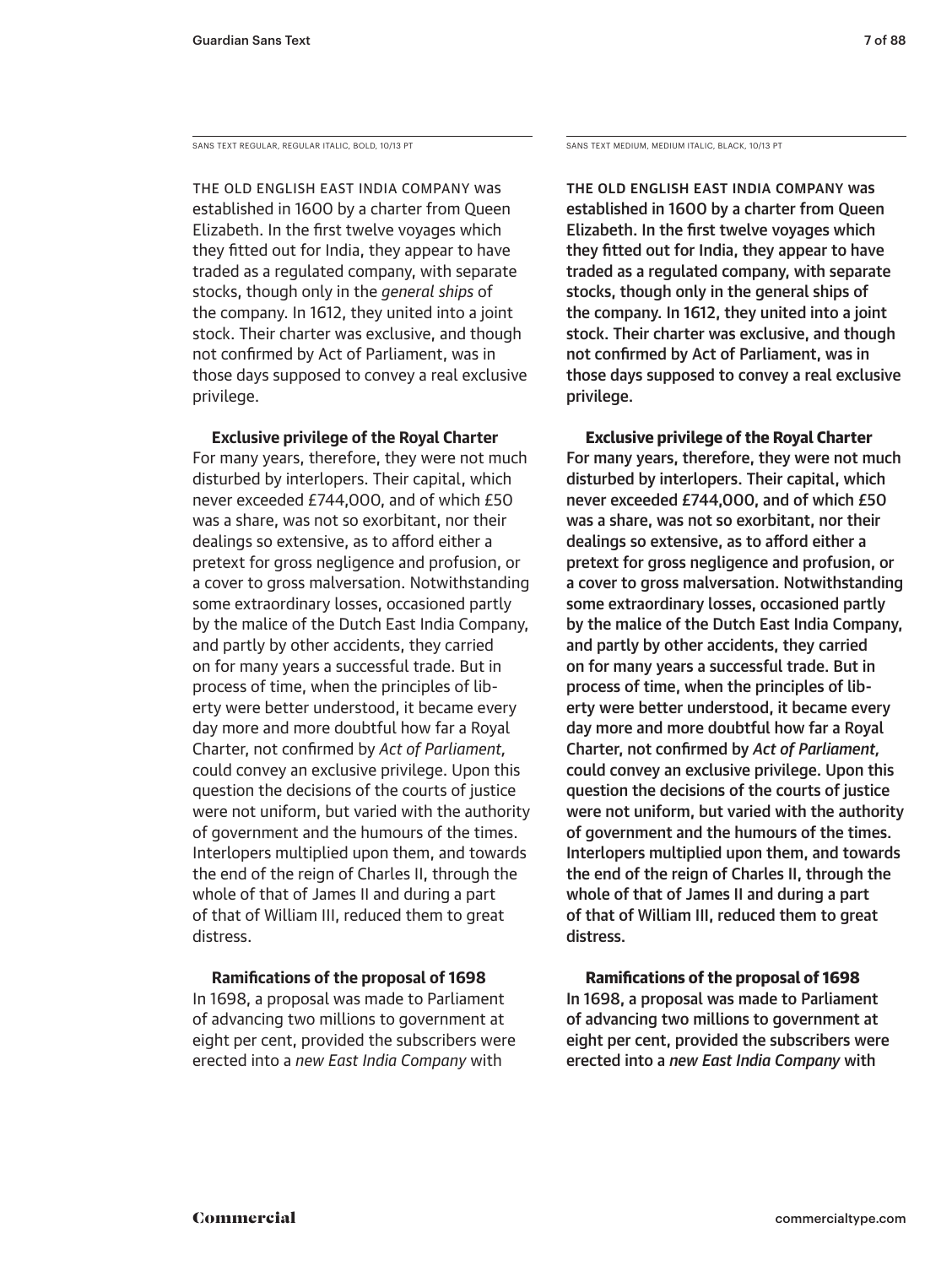SANS TEXT REGULAR, REGULAR ITALIC, BOLD, 9/12 PT SANS TEXT REGULAR, REGULAR, REGULAR ITALIC, BOLD, 9/12 PT

The old English East India Company was established in 1600 by a charter from Queen Elizabeth. In the first twelve voyages which they fitted out for India, they appear to have traded as a regulated company, with separate stocks, though only in the *general ships* of the company. In 1612, they united into a joint stock. Their charter was exclusive, and though not confirmed by Act of Parliament, was in those days supposed to convey a real exclusive privilege.

#### **Exclusive privilege of the Royal Charter**

For many years, therefore, they were not much disturbed by interlopers. Their capital, which never exceeded £744,000, and of which £50 was a share, was not so exorbitant, nor their dealings so extensive, as to afford either a pretext for gross negligence and profusion, or a cover to gross malversation. Notwithstanding some extraordinary losses, occasioned partly by the malice of the Dutch East India Company, and partly by other accidents, they carried on for many years a successful trade. But in process of time, when the principles of liberty were better understood, it became every day more and more doubtful how far a Royal Charter, not confirmed by *Act of Parliament,* could convey an exclusive privilege. Upon this question the decisions of the courts of justice were not uniform, but varied with the authority of government and the humours of the times. Interlopers multiplied upon them, and towards the end of the reign of Charles II, through the whole of that of James II and during a part of that of William III, reduced them to great distress.

### **Ramifications of the proposal of 1698**

In 1698, a proposal was made to Parliament of advancing two millions to government at eight per cent, provided the subscribers were erected into a *new East India Company* with exclusive privileges. The old East India Company offered seven hundred thousand pounds, nearly the amount of their capital, at four per cent upon the same conditions. But such was at that time the state of public credit, that it was more convenient for government to borrow two millions at eight per cent than seven hundred thousand pounds at four. The proposal of the new subscribers was accepted, and a new East India

The old English East India Company was established in 1600 by a charter from Queen Elizabeth. In the first twelve voyages which they fitted out for India, they appear to have traded as a regulated company, with separate stocks, though only in the general ships of the company. In 1612, they united into a joint stock. Their charter was exclusive, and though not confirmed by Act of Parliament, was in those days supposed to convey a real exclusive privilege.

Exclusive privilege of the Royal Charter

For many years, therefore, they were not much disturbed by interlopers. Their capital, which never exceeded £744,000, and of which £50 was a share, was not so exorbitant, nor their dealings so extensive, as to afford either a pretext for gross negligence and profusion, or a cover to gross malversation. Notwithstanding some extraordinary losses, occasioned partly by the malice of the Dutch East India Company, and partly by other accidents, they carried on for many years a successful trade. But in process of time, when the principles of liberty were better understood, it became every day more and more doubtful how far a Royal Charter, not confirmed by *Act of Parliament*, could convey an exclusive privilege. Upon this question the decisions of the courts of justice were not uniform, but varied with the authority of government and the humours of the times. Interlopers multiplied upon them, and towards the end of the reign of Charles II, through the whole of that of James II and during a part of that of William III, reduced them to great distress.

#### Ramifications of the proposal of 1698

In 1698, a proposal was made to Parliament of advancing two millions to government at eight per cent, provided the subscribers were erected into a *new East India Company* with exclusive privileges. The old East India Company offered seven hundred thousand pounds, nearly the amount of their capital, at four per cent upon the same conditions. But such was at that time the state of public credit, that it was more convenient for government to borrow two millions at eight per cent than seven hundred thousand pounds at four. The proposal of the new subscribers was accepted, and a new East India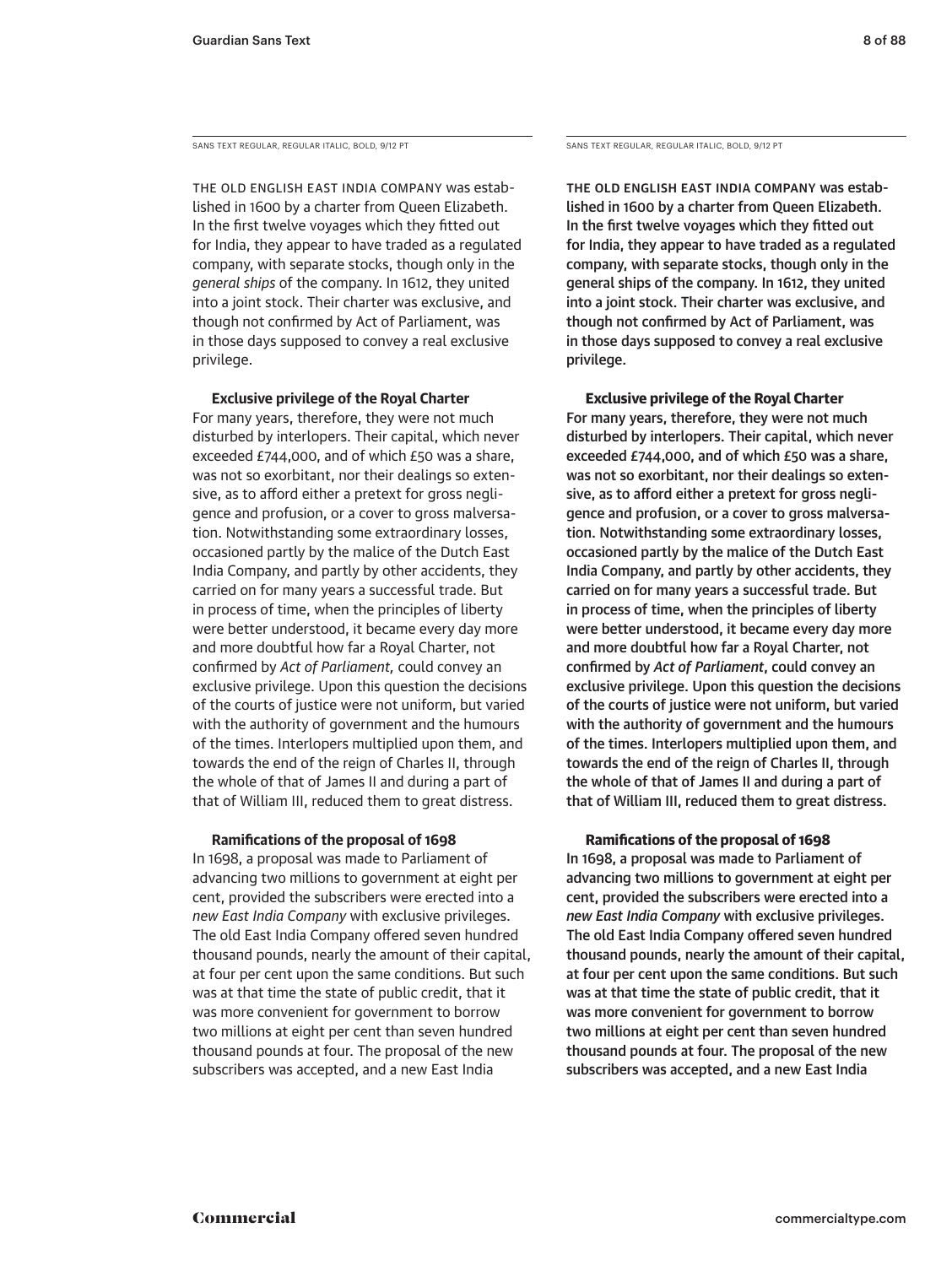The old English East India Company was established in 1600 by a charter from Queen Elizabeth. In the first twelve voyages which they fitted out for India, they appear to have traded as a regulated company, with separate stocks, though only in the *general ships* of the company. In 1612, they united into a joint stock. Their charter was exclusive, and though not confirmed by Act of Parliament, was in those days supposed to convey a real exclusive privilege.

For many years, therefore, they were not much disturbed by interlopers. Their capital, which never exceeded £744,000, and of which £50 was a share, was not so exorbitant, nor their dealings so extensive, as to afford either a pretext for gross negligence and profusion, or a cover to gross malversation. Notwithstanding some extraordinary losses, occasioned partly by the malice of the Dutch East India Company, and partly by other accidents, they carried on for many years a successful trade. But in process of time, when the principles of liberty were better understood, it became every day more and more doubtful how far a Royal Charter, not confirmed by *Act of Parliament,* could convey an exclusive privilege. Upon this question the decisions of the courts of justice were not uniform, but varied with the authority of government and the humours of the times. Interlopers multiplied upon them, and towards the end of the reign of Charles II, through the whole of that of James II and during a part of that of William III, reduced them to great distress.

In 1698, a proposal was made to Parliament of advancing two millions to government at eight per cent, provided the subscribers were erected into a *new East India Company* with exclusive privileges. The old East India Company offered seven hundred thousand pounds, nearly the amount of their capital, at four per cent upon the same conditions. But such was at that time the state of public credit, that it was more convenient for government to borrow two millions at eight per cent than seven hundred thousand pounds at four. The proposal of the new subscribers was accepted, and a new East India Company established in consequence. The old East India Company, however, had a right to continue their trade till 1701. They had, at the same time, in the name of their treasurer, subscribed, very artfully, three hundred and fifteen thousand pounds into the stock of the new. By a negligence in the expression of the Act of Parliament which vested the East India trade in the subscribers to this loan of two millions, it did not appear evident that they were all obliged to unite into a joint stock. A few private traders, whose subscriptions amounted only to seven thousand two hundred pounds, insisted upon the privilege of trading separately upon their own stocks and at their own risk. The old East India Company had a right to a separate trade upon their old stock till 1701; and they had likewise, both before and after that period, a right, like that of other private traders, to a separate trade upon the three hundred and fifteen thousand pounds which they had subscribed into the stock of the new company. The competition of the two companies with the private traders, and with one another, is said

SANS TEXT REGULAR, REGULAR ITALIC, 8/10 PT SANS TEXT REGULAR, REGULAR ITALIC, BOLD, 8/10 PT

The old English East India Company was established in 1600 by a charter from Queen Elizabeth. In the first twelve voyages which they fitted out for India, they appear to have traded as a regulated company, with separate stocks, though only in the *general ships* of the company. In 1612, they united into a joint stock. Their charter was exclusive, and though not confirmed by Act of Parliament, was in those days supposed to convey a real exclusive privilege.

#### **Exclusive privilege of the Royal Charter**

For many years, therefore, they were not much disturbed by interlopers. Their capital, which never exceeded £744,000, and of which £50 was a share, was not so exorbitant, nor their dealings so extensive, as to afford either a pretext for gross negligence and profusion, or a cover to gross malversation. Notwithstanding some extraordinary losses, occasioned partly by the malice of the Dutch East India Company, and partly by other accidents, they carried on for many years a successful trade. But in process of time, when the principles of liberty were better understood, it became every day more and more doubtful how far a Royal Charter, not confirmed by *Act of Parliament*, could convey an exclusive privilege. Upon this question the decisions of the courts of justice were not uniform, but varied with the authority of government and the humours of the times. Interlopers multiplied upon them, and towards the end of the reign of Charles II, through the whole of that of James II and during a part of that of William III, reduced them to great distress.

#### **Ramifications of the proposal of 1698**

In 1698, a proposal was made to Parliament of advancing two millions to government at eight per cent, provided the subscribers were erected into a *new East India Company* with exclusive privileges. The old East India Company offered seven hundred thousand pounds, nearly the amount of their capital, at four per cent upon the same conditions. But such was at that time the state of public credit, that it was more convenient for government to borrow two millions at eight per cent than seven hundred thousand pounds at four. The proposal of the new subscribers was accepted, and a *new East India Company* established in consequence. The old East India Company, however, had a right to continue their trade till 1701. They had, at the same time, in the name of their treasurer, subscribed, very artfully, three hundred and fifteen thousand pounds into the stock of the new. By a negligence in the expression of the Act of Parliament which vested the East India trade in the subscribers to this loan of two millions, it did not appear evident that they were all obliged to unite into a joint stock. A few private traders, whose subscriptions amounted only to seven thousand two hundred pounds, insisted upon the privilege of trading separately upon their own stocks and at their own risk. The old East India Company had a right to a separate trade upon their old stock till 1701; and they had likewise, both before and after that period, a right, like that of other private traders, to a sepa-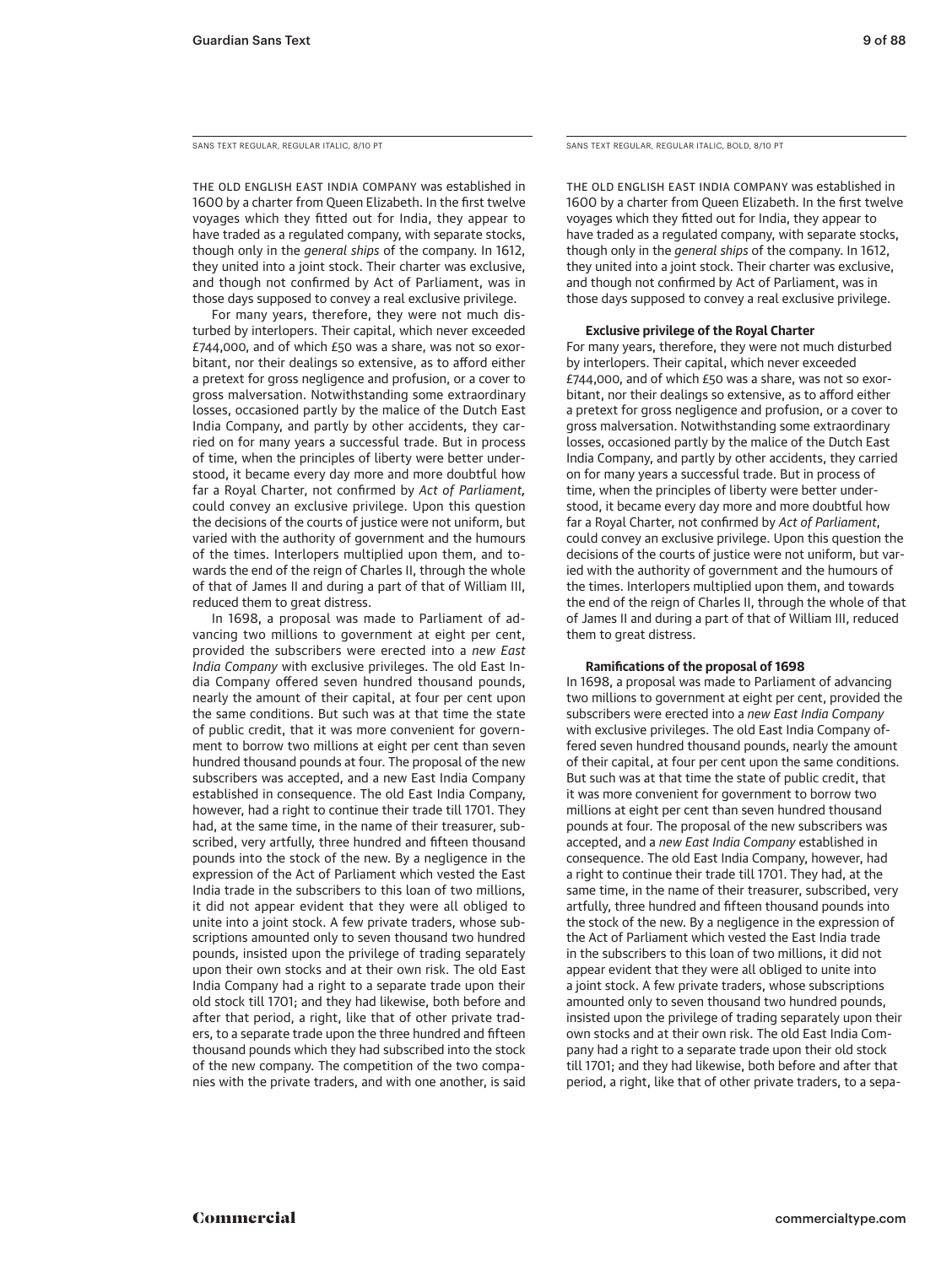The old English East India Company was established in 1600 by a charter from Queen Elizabeth. In the first twelve voyages which they fitted out for India, they appear to have traded as a regulated company, with separate stocks, though only in the *general ships* of the company. In 1612, they united into a joint stock. Their charter was exclusive, and though not confirmed by Act of Parliament, was in those days supposed to convey a real exclusive privilege.

For many years, therefore, they were not much disturbed by interlopers. Their capital, which never exceeded £744,000, and of which £50 was a share, was not so exorbitant, nor their dealings so extensive, as to afford either a pretext for gross negligence and profusion, or a cover to gross malversation. Notwithstanding some extraordinary losses, occasioned partly by the malice of the Dutch East India Company, and partly by other accidents, they carried on for many years a successful trade. But in process of time, when the principles of liberty were better understood, it became every day more and more doubtful how far a Royal Charter, not confirmed by *Act of Parliament,* could convey an exclusive privilege. Upon this question the decisions of the courts of justice were not uniform, but varied with the authority of government and the humours of the times. Interlopers multiplied upon them, and towards the end of the reign of Charles II, through the whole of that of James II and during a part of that of William III, reduced them to great distress.

In 1698, a proposal was made to Parliament of advancing two millions to government at eight per cent, provided the subscribers were erected into a *new East India Company* with exclusive privileges. The old East India Company offered seven hundred thousand pounds, nearly the amount of their capital, at four per cent upon the same conditions. But such was at that time the state of public credit, that it was more convenient for government to borrow two millions at eight per cent than seven hundred thousand pounds at four. The proposal of the new subscribers was accepted, and a new East India Company established in consequence. The old East India Company, however, had a right to continue their trade till 1701. They had, at the same time, in the name of their treasurer, subscribed, very artfully, three hundred and fifteen thousand pounds into the stock of the new. By a negligence in the expression of the Act of Parliament which vested the East India trade in the subscribers to this loan of two millions, it did not appear evident that they were all obliged to unite into a joint stock. A few private traders, whose subscriptions amounted only to seven thousand two hundred pounds, insisted upon the privilege of trading separately upon their own stocks and at their own risk. The old East India Company had a right to a separate trade upon their old stock till 1701; and they had likewise, both before and after that period, a right, like that of other private traders, to a separate trade upon the three hundred and fifteen thousand pounds which they had subscribed into the stock of the new company. The competition of the two companies with the private traders, and with one another, is said

SANS TEXT MEDIUM, MEDIUM ITALIC, 8/10 PT SANS TEXT MEDIUM, MEDIUM ITALIC, BLACK, 8/10 PT

The old English East India Company was established in 1600 by a charter from Queen Elizabeth. In the first twelve voyages which they fitted out for India, they appear to have traded as a regulated company, with separate stocks, though only in the general ships of the company. In 1612, they united into a joint stock. Their charter was exclusive, and though not confirmed by Act of Parliament, was in those days supposed to convey a real exclusive privilege.

#### Exclusive privilege of the Royal Charter

For many years, therefore, they were not much disturbed by interlopers. Their capital, which never exceeded £744,000, and of which £50 was a share, was not so exorbitant, nor their dealings so extensive, as to afford either a pretext for gross negligence and profusion, or a cover to gross malversation. Notwithstanding some extraordinary losses, occasioned partly by the malice of the Dutch East India Company, and partly by other accidents, they carried on for many years a successful trade. But in process of time, when the principles of liberty were better understood, it became every day more and more doubtful how far a Royal Charter, not confirmed by *Act of Parliament,* could convey an exclusive privilege. Upon this question the decisions of the courts of justice were not uniform, but varied with the authority of government and the humours of the times. Interlopers multiplied upon them, and towards the end of the reign of Charles II, through the whole of that of James II and during a part of that of William III, reduced them to great distress.

#### Ramifications of the proposal of 1698

In 1698, a proposal was made to Parliament of advancing two millions to government at eight per cent, provided the subscribers were erected into a *new East India Company*  with exclusive privileges. The old East India Company offered seven hundred thousand pounds, nearly the amount of their capital, at four per cent upon the same conditions. But such was at that time the state of public credit, that it was more convenient for government to borrow two millions at eight per cent than seven hundred thousand pounds at four. The proposal of the new subscribers was accepted, and a new East India Company established in consequence. The old East India Company, however, had a right to continue their trade till 1701. They had, at the same time, in the name of their treasurer, subscribed, very artfully, three hundred and fifteen thousand pounds into the stock of the new. By a negligence in the expression of the Act of Parliament which vested the East India trade in the subscribers to this loan of two millions, it did not appear evident that they were all obliged to unite into a joint stock. A few private traders, whose subscriptions amounted only to seven thousand two hundred pounds, insisted upon the privilege of trading separately upon their own stocks and at their own risk. The old East India Company had a right to a separate trade upon their old stock till 1701; and they had likewise, both before and after that period, a right, like that of other private traders, to a sepa-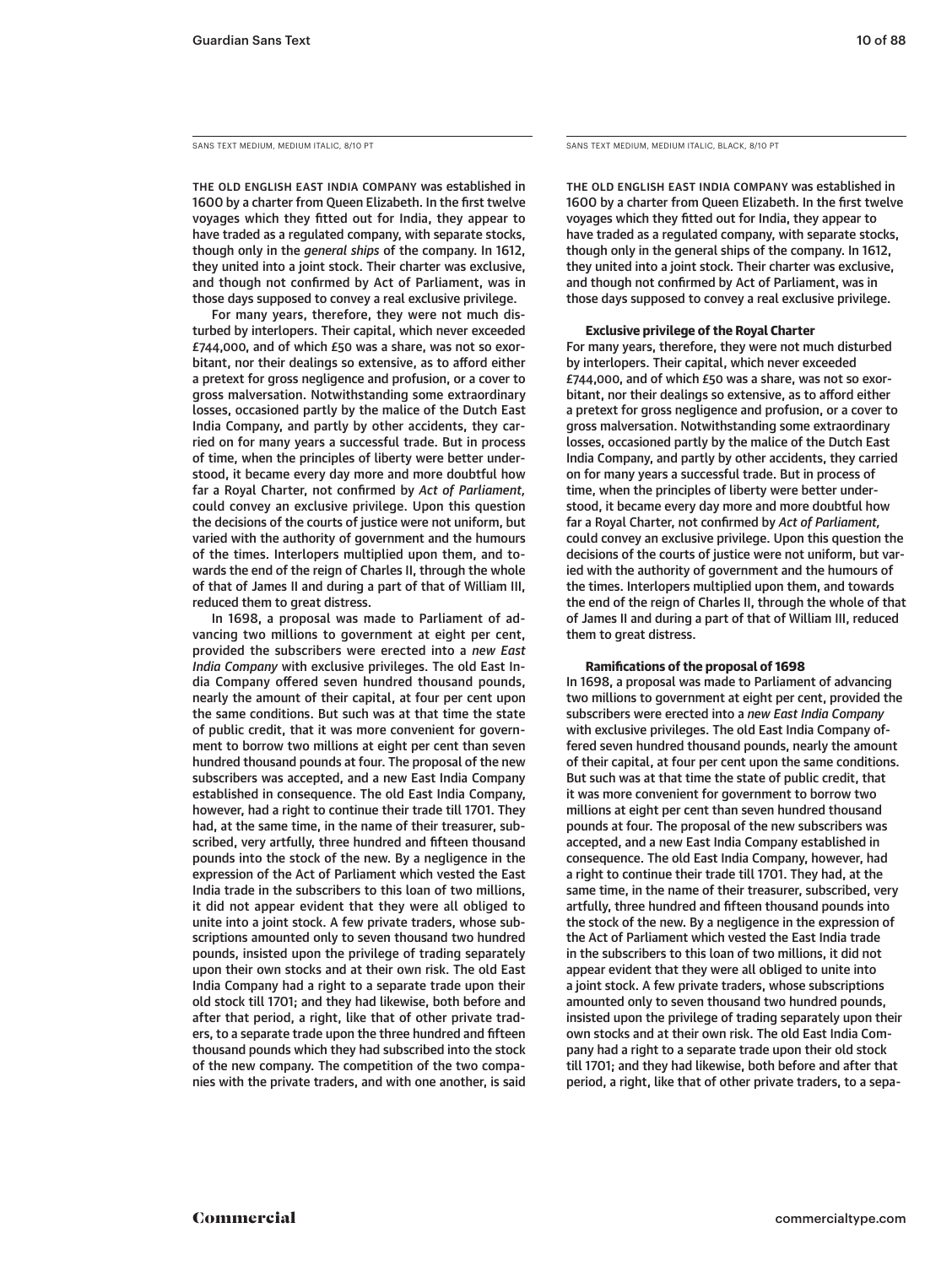**The old English East India Company was established in 1600 by a charter from Queen Elizabeth. In the first twelve voyages which they fitted out for India, they appear to have traded as a regulated company, with separate stocks, though only in the general ships of the company. In 1612, they united into a joint stock. Their charter was exclusive, and though not confirmed by Act of Parliament, was in those days supposed to convey a real exclusive privilege.** 

*Exclusive privilege of the Royal Charter* **For many years, therefore, they were not much disturbed by interlopers. Their capital, which never exceeded £744,000, and of which £50 was a share, was not so exorbitant, nor their dealings so extensive, as to afford either a pretext for gross negligence and profusion, or a cover to gross malversation. Notwithstanding some extraordinary losses, occasioned partly by the malice of the Dutch East India Company, and partly by other accidents, they carried on for many years a successful trade. But in process of time, when the principles of liberty were better understood, it became every day more and more doubtful how far a Royal Charter, not confirmed by** *Act of Parliament,* **could convey an exclusive privilege. Upon this question the decisions of the courts of justice were not uniform, but varied with the authority of government and the humours of the times. Interlopers multiplied upon them, and towards the end of the reign of Charles II, through the whole of that of James II and during a part of that of William III, reduced them to great distress.** 

#### *Ramifications of the proposal of 1698*

**In 1698, a proposal was made to Parliament of advancing two millions to government at eight per cent, provided the subscribers were erected into a** *new East India Company* **with exclusive privileges. The old East India Company offered seven hundred thousand pounds, nearly the amount of their capital, at four per cent upon the same conditions. But such was at that time the state of public credit, that it was more convenient for government to borrow two millions at eight per cent than seven hundred thousand pounds at four. The proposal of the new subscribers was accepted, and a new East India Company established in consequence. The old East India Company, however, had a right to continue their trade till 1701. They had, at the same time, in the name of their treasurer, subscribed, very artfully, three hundred and fifteen thousand pounds into the stock of the new. By a negligence in the expression of the Act of Parliament which vested the East India trade in the subscribers to this loan of two millions, it did not appear evident that they were all obliged to unite into a joint stock. A few private traders, whose subscriptions amounted only to seven thousand two hundred pounds, insisted upon the privilege of trading separately upon their own stocks and at their own risk. The old East India Company had a right to a separate trade upon their old stock till 1701; and they had likewise, both before** 

SANS TEXT BOLD, BOLD ITALIC, 8/10 PT SANS TEXT BLACK, BLACK ITALIC, 8/10 PT

The old English East India Company was established in 1600 by a charter from Queen Elizabeth. In the first twelve voyages which they fitted out for India, they appear to have traded as a regulated company, with separate stocks, though only in the general ships of the company. In 1612, they united into a joint stock. Their charter was exclusive, and though not confirmed by Act of Parliament, was in those days supposed to convey a real exclusive privilege.

*Exclusive privilege of the Royal Charter* For many years, therefore, they were not much disturbed by interlopers. Their capital, which never exceeded £744,000, and of which £50 was a share, was not so exorbitant, nor their dealings so extensive, as to afford either a pretext for gross negligence and profusion, or a cover to gross malversation. Notwithstanding some extraordinary losses, occasioned partly by the malice of the Dutch East India Company, and partly by other accidents, they carried on for many years a successful trade. But in process of time, when the principles of liberty were better understood, it became every day more and more doubtful how far a Royal Charter, not confirmed by *Act of Parliament,* could convey an exclusive privilege. Upon this question the decisions of the courts of justice were not uniform, but varied with the authority of government and the humours of the times. Interlopers multiplied upon them, and towards the end of the reign of Charles II, through the whole of that of James II and during a part of that of William III, reduced them to great distress.

#### *Ramifications of the proposal of 1698*

In 1698, a proposal was made to Parliament of advancing two millions to government at eight per cent, provided the subscribers were erected into a *new East India Company* with exclusive privileges. The old East India Company offered seven hundred thousand pounds, nearly the amount of their capital, at four per cent upon the same conditions. But such was at that time the state of public credit, that it was more convenient for government to borrow two millions at eight per cent than seven hundred thousand pounds at four. The proposal of the new subscribers was accepted, and a new East India Company established in consequence. The old East India Company, however, had a right to continue their trade till 1701. They had, at the same time, in the name of their treasurer, subscribed, very artfully, three hundred and fifteen thousand pounds into the stock of the new. By a negligence in the expression of the Act of Parliament which vested the East India trade in the subscribers to this loan of two millions, it did not appear evident that they were all obliged to unite into a joint stock. A few private traders, whose subscriptions amounted only to seven thousand two hundred pounds, insisted upon the privilege of trading separately upon their own stocks and at their own risk. The old East India Company had a right to a separate trade upon their old stock till 1701; and they had likewise, both before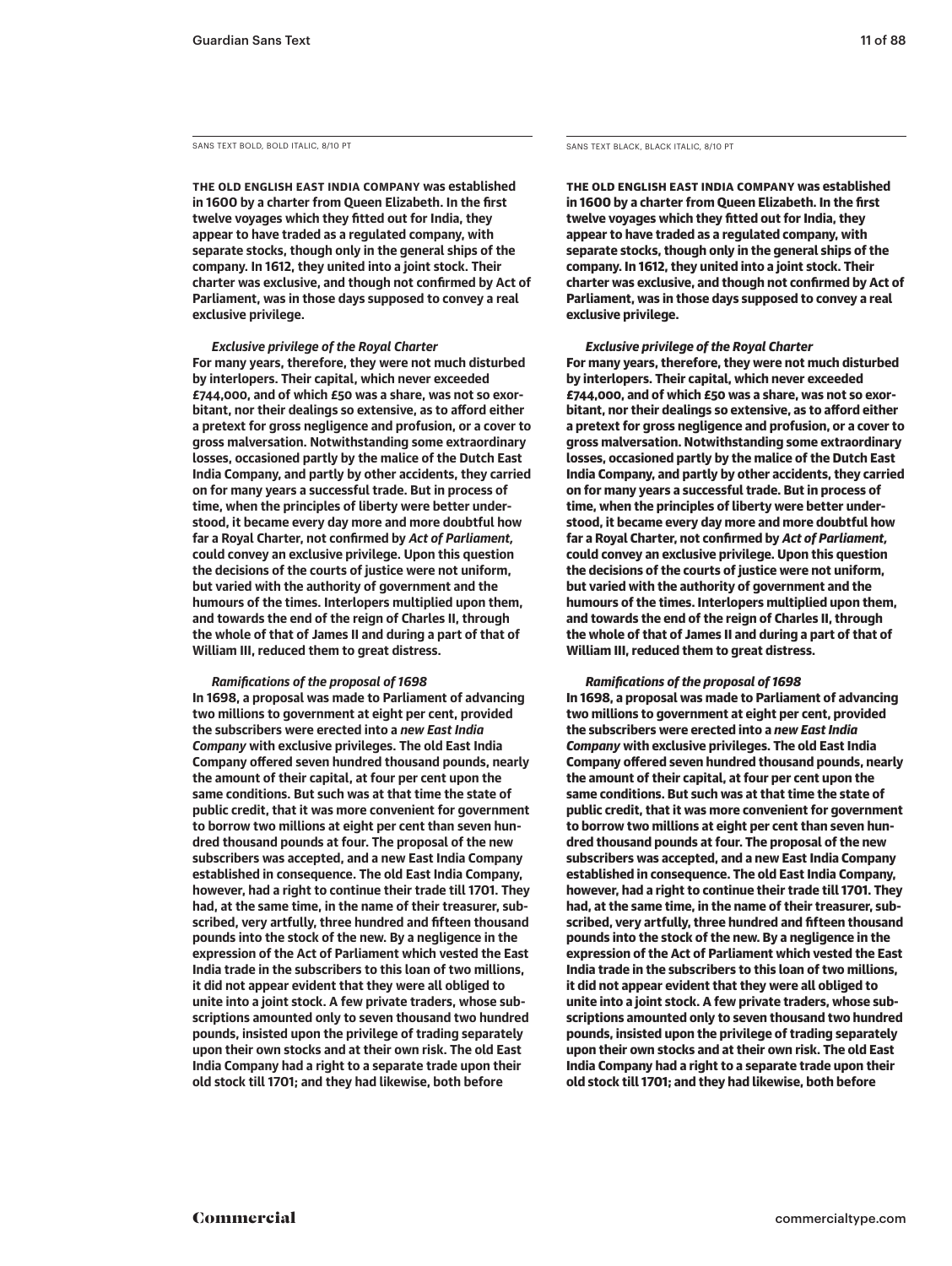SANS TEXT REGULAR, 7/9 PT [TRACKING +4] SANS TEXT REGULAR, 7/9 PT [TRACKING +4] SANS TEXT MEDIUM, 7/9 PT [TRACKING +4]

THIS DIVISION OF LABOUR, from which so many advantages are derived, is not originally the effect of any human wisdom, which foresees and intends that general opulence to which it gives occasion. It is the necessary, though very slow and gradual consequence of a certain propensity in human nature which has in view no such extensive utility; the propensity to truck, barter, and exchange one thing for another.

Whether this propensity be one of those original principles in human nature of which no further account can be given; or whether, as seems more probable, it be the necessary consequence of the faculties of reason and speech, it belongs not to our present subject to inquire.

It is common to all men, and to be found in no other race of animals, which seem to know neither this nor any other species of contracts. Two greyhounds, in running down the same hare, have sometimes the appearance of acting in some sort of concert. Each turns her towards his companion, or endeavours to intercept her when his companion turns her towards himself. This, however, is not the effect of

**All the improvements in machinery,** how-

ever, have by no means been the inventions of those who had occasion to use the machines. Many improvements have been made by the ingenuity of the makers of the machines, when to make them became the business of a peculiar trade; and some by that of those who are called philosophers or men of speculation, whose trade it is not to do anything, but to observe everything.

*Upon that account, are often capable of combining together the powers of the most distant and dissimilar objects. In the progress of society, philosophy or speculation becomes, like every other employment, the principal or sole trade and occupation of a particular class of citizens.* 

Like every other employment too, it is subdivided into a great number of different branches, each of which affords occupation to a peculiar tribe or class of philosophers; and this subdivision of employment in philosophy, as well as in every other business, improves dexterity, and saves time. Each individual becomes more expert in his own peculiar branch, more work is done upon the whole, and the quantity of science is considerably increased by it.

**All the improvements in machinery,** however, have by no means been the inventions of those who had occasion to use the machines. Many improvements have been made by the ingenuity of the makers of the machines, when to make them became the business of a peculiar trade; and some by that of those who are called philosophers or men of speculation, whose trade it is not to do anything, but to observe everything.

*Upon that account, are often capable of combining together the powers of the most distant and dissimilar objects. In the progress of society, philosophy or speculation becomes, like every other employment, the principal or sole trade and occupation of a particular class of citizens.* 

Like every other employment too, it is subdivided into a great number of different branches, each of which affords occupation to a peculiar tribe or class of philosophers; and this subdivision of employment in philosophy, as well as in every other business, improves dexterity, and saves time. Each individual becomes more expert in his own peculiar branch, more work is done upon the whole, and the quantity of science is considerably increased by it.

SANS TEXT REGULAR, 6/8 PT [TRACKING +8] SANS TEXT REGULAR, 7/9 PT [TRACKING +8] SANS TEXT MEDIUM, 7/9 PT [TRACKING +8]

THIS DIVISION OF LABOUR, from which so many advantages are derived, is not originally the effect of any human wisdom, which foresees and intends that general opulence to which it gives occasion. It is the necessary, though very slow and gradual consequence of a certain propensity in human nature which has in view no such extensive utility; the propensity to truck, barter, and exchange one thing for another.

Whether this propensity be one of those original principles in human nature of which no further account can be given; or whether, as seems more probable, it be the necessary consequence of the faculties of reason and speech, it belongs not to our present subject to inquire.

It is common to all men, and to be found in no other race of animals, which seem to know neither this nor any other species of contracts. Two greyhounds, in running down the same hare, have sometimes the appearance of acting in some sort of concert. Each turns her towards his companion, or endeavours to intercept her when his companion turns her towards himself. This, however, is not the effect of any contract, but of the accidental concurrence of their passions in the same object at that particular time. Nobody ever saw a dog make a fair and deliberate exchange of one bone for another with another dog. Nobody ever saw one animal by its gestures and natural cries signify to another, this is mine, that yours; I am willing to give this for that. When an animal wants to obtain something

**All the improvements in machinery,** however, have by no means been the inventions of those who had occasion to use the machines. Many improvements have been made by the ingenuity of the makers of the machines, when to make them became the business of a peculiar trade; and some by that of those who are called philosophers or men of speculation, whose trade it is not to do

anything, but to observe everything. *Upon that account, are often capable of combining together the powers of the most distant and dissimilar objects. In the progress of society, philosophy or speculation becomes, like every other employment, the principal or sole trade and occupation of a particular class of citizens.* 

Like every other employment too, it is subdivided into a great number of different branches, each of which affords occupation to a peculiar tribe or class of philosophers; and this subdivision of employment in philosophy, as well as in every other business, improves dexterity, and saves time. Each individual becomes more expert in his own peculiar branch, more work is done upon the whole, and the quantity of science is considerably increased by it.

It is the great multiplication of the productions of all the different arts, in consequence of the division of labour, which occasions, in a wellgoverned society, that universal opulence which extends itself to the lowest ranks of the people. Every workman has a great quantity of his own work to dispose of beyond what he himself has

All the improvements in machinery, however, have by no means been the inventions of those who had occasion to use the machines. Many improvements have been made by the ingenuity of the makers of the machines, when to make them became the business of a peculiar trade; and some by that of those who are called philosophers or men of speculation, whose trade it is not to do anything, but to observe everything.

*Upon that account, are often capable of combining together the powers of the most distant and dissimilar objects. In the progress of society, philosophy or speculation becomes, like every other employment, the principal or sole trade and occupation of a particular class of citizens.* 

Like every other employment too, it is subdivided into a great number of different branches, each of which affords occupation to a peculiar tribe or class of philosophers; and this subdivision of employment in philosophy, as well as in every other business, improves dexterity, and saves time. Each individual becomes more expert in his own peculiar branch, more work is done upon the whole, and the quantity of science is considerably increased by it.

It is the great multiplication of the productions of all the different arts, in consequence of the division of labour, which occasions, in a wellgoverned society, that universal opulence which extends itself to the lowest ranks of the people. Every workman has a great quantity of his own work to dispose of beyond what he himself has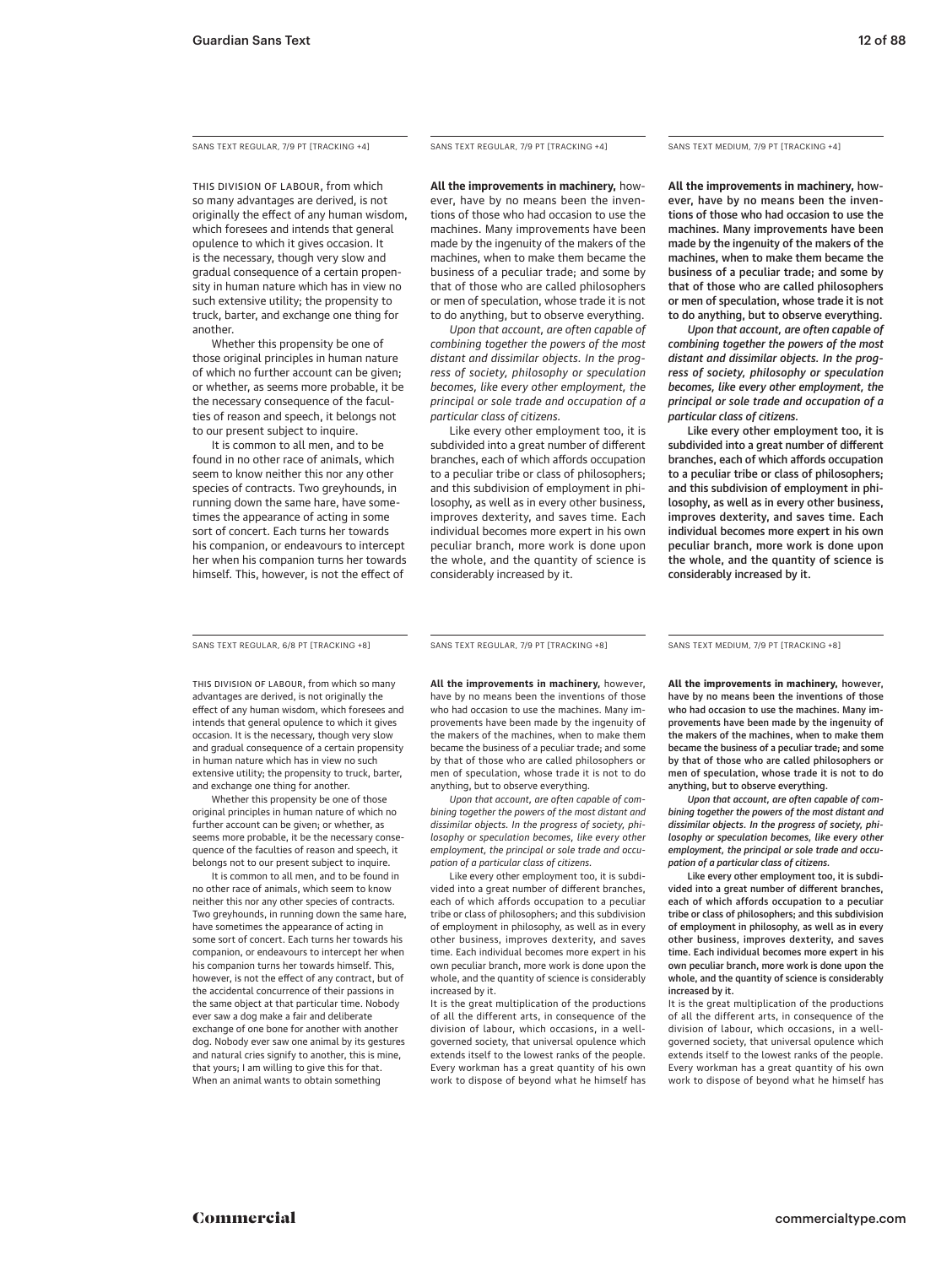SANS TEXT REGULAR, 9/10 PT SANS TEXT REGULAR, 9/11 PT

The Spanish war, which began in 1739, and the French war which soon followed it occasioned further increase of the debt, which, on the 31st of December 1748, after the war had been concluded by the Treaty of Aix-la-Chapelle, amounted to £78,293,313. The most profound peace of seventeen years continuance had taken no more than £8,328,354. from it. A war of less than nine years' continuance added £31,338,689 to it. (Refer to James Postlethwaite's *The History of the Public Revenue.*) During the administration of Mr. Pelham, the interest of the public debt was reduced, or at least measures were taken for reducing it, from four to three per cent; the sinking fund was increased, and some part of the public debt was paid off. In 1755, before the breaking out of the late war, the funded debt of Great Britain amounted to £72,289,673. On the 5th of January 1763, at the conclusion of the peace, the funded debt amounted to £122,603,336. The unfunded debt has been stated at £13,927,589.

The Spanish war, which began in 1739, and the French war which soon followed it occasioned further increase of the debt, which, on the 31st of December 1748, after the war had been concluded by the Treaty of Aix-la-Chapelle, amounted to £78,293,313. The most profound peace of seventeen years continuance had taken no more than £8,328,354. from it. A war of less than nine years' continuance added £31,338,689 to it. (Refer to James Postlethwaite's *The History of the Public Revenue.*) During the administration of Mr. Pelham, the interest of the public debt was reduced, or at least measures were taken for reducing it, from four to three per cent; the sinking fund was increased, and some part of the public debt was paid off. In 1755, before the breaking out of the late war, the funded debt of Great Britain amounted to £72,289,673. On the 5th of January 1763, at the conclusion of the peace, the funded debt amounted to £122,603,336. The unfunded debt has been stated at £13,927,589.

The Spanish war, which began in 1739, and the French war which soon followed it occasioned further increase of the debt, which, on the 31st of December 1748, after the war had been concluded by the Treaty of Aix-la-Chapelle, amounted to £78,293,313. The most profound peace of seventeen years continuance had taken no more than £8,328,354. from it. A war of less than nine years' continuance added £31,338,689 to it. (Refer to James Postlethwaite's *The History of the Public Revenue.*) During the administration of Mr. Pelham, the interest of the public debt was reduced, or at least measures were taken for reducing it, from four to three per cent; the sinking fund was increased, and some part of the public debt was paid off. In 1755, before the breaking out of the late war, the funded debt of Great Britain amounted to £72,289,673. On the 5th of January 1763, at the conclusion of the peace, the funded debt amounted to £122,603,336. The unfunded debt has been stated at £13,927,589.

SANS TEXT REGULAR, 9/12 PT SANS TEXT REGULAR, 9/13 PT

The Spanish war, which began in 1739, and the French war which soon followed it occasioned further increase of the debt, which, on the 31st of December 1748, after the war had been concluded by the Treaty of Aix-la-Chapelle, amounted to £78,293,313. The most profound peace of seventeen years continuance had taken no more than £8,328,354. from it. A war of less than nine years' continuance added £31,338,689 to it. (Refer to James Postlethwaite's *The History of the Public Revenue.*) During the administration of Mr. Pelham, the interest of the public debt was reduced, or at least measures were taken for reducing it, from four to three per cent; the sinking fund was increased, and some part of the public debt was paid off. In 1755, before the breaking out of the late war, the funded debt of Great Britain amounted to £72,289,673. On the 5th of January 1763, at the conclusion of the peace, the funded debt amounted to £122,603,336. The unfunded debt has been stated at £13,927,589.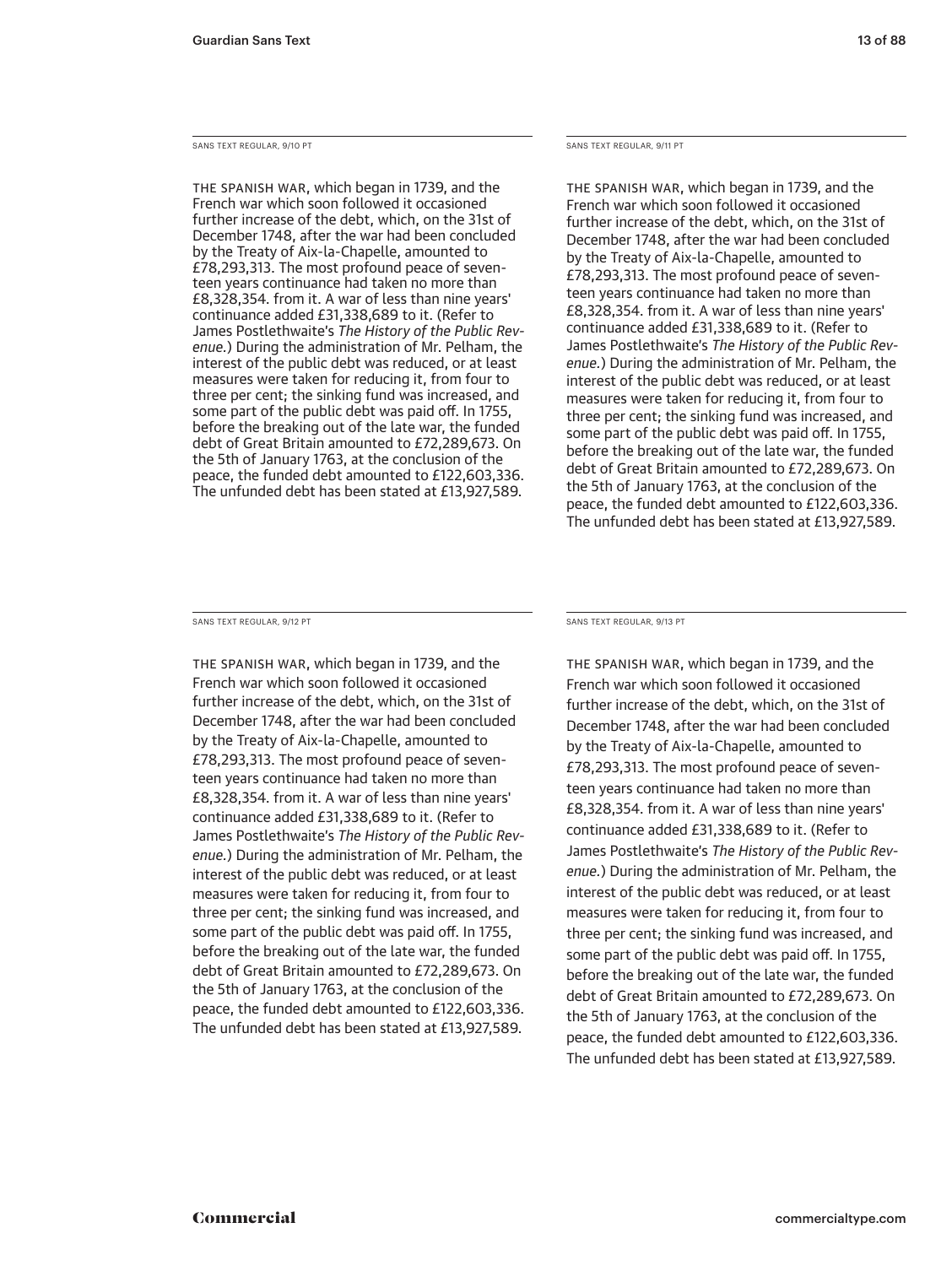#### ČESKÝ (CZECH) SANS TEXT REGULAR, 9/12 PT

ačkoli klimšova nenapsala knih mnoho, přece zná ji ta naše četbychtivá mládež tuze dobře. Zná ji zejména z knih: Z jara do léta, Kniha báchorek, Paleček a Malenka, Z ráje, Rodinná skřínka a j., a pak z různých časopisů pro mládež, do nichž velice pilně přispívá. Její práce vesměs děti naše rády čítají, poněvadž skutečně vynikají vším, čeho se na dobré četbě žádá. Však Klimšova také pracuje s láskou, pracuje opravdově vážně a nevydá nic na světlo, co by důkladně nepodrobila soudu svému i soudu jiných. A to právě dodává jejím prácem té pravé ceny. Nuže seznammež se se životem této tiché a skromné pracovnice, seznammež se i s jejími pěknými spisy. Klimšova narodila se 7. dne měsíce prosince roku 1851. v Poličce. Otec její byl dosti zámožným a váženým měšťanem, měltě v Poličce dům a byl dlouhá léta členem obecního zastupitelstva, ba i městským radním. *Při domě měli Klimšovi zahrádku*. Něžná matka Bohumilčina milovala totiž velice květiny a při tom lnula také velikou láskou ku zvířatům. Byla dobra, o vše, ale zvláště o děti své starostliva, při tom pilna, šetrna a skoro až

DEUTSCH (GERMAN) SANS TEXT REGULAR, 9/12 PT

Sehen wir das Gesamtbild unseres heutigen Lebens nur mit unseren Augen an, so können wir die Folgerung ziehen, daß dieses Gebilde einen chaotischen Charakter trägt, und es kann uns nicht wundern, daß diejenigen, welche sich in diesem scheinbaren Chaos unwohl fühlen, der Welt entfliehen oder sich in geistigen Abstraktionen verlieren wollen. Doch jedenfalls muß es uns klar sein, daß diese Flucht vor der Wirklichkeit ein ebenso großer Irrtum ist wie jene Anlehnung an den reinsten Materialismus. Weder die Flucht in das Mittelalter, noch der von verschiedenen Kunsthistorikern empfohlene Wiederaufbau des Olympos kann und die Lösung bringen. Unsere Zeit hat eine andere Mission zu erfüllen als die des Mittelalters und des Hellenismus. *Um die Aufgabe unserer Zeit richtig zu verstehen, ist es notwendig*, daß wir nicht nur mit unseren Augen, sondern vielmehr mit unseren innerlichen Sinnesorganen die Lebensstruktur erfassen. Haben wir einmal die Synthese des Lebens aus der Tiefe unseres Wesens gewonnen und als Inhalt von Kultur und Kunst anerkannt, so wird es uns nicht schwer fallen an Hand von Dokumenten,

DANSK (DANISH) SANS TEXT REGULAR, 9/12 PT

Der var en lille havfisk af god familie, navnet husker jeg ikke, det må de lærde sige dig. Den lille fisk havde attenhundrede søskende, alle lige gamle; de kendte ikke deres fader eller moder, de måtte straks skøtte sig selv og svømme om, men det var en stor fornøjelse; vand havde de nok at drikke, hele verdenshavet, føden tænkte de ikke på, den kom nok; hver ville følge sin lyst, hver ville få sin egen historie, ja det tænkte heller ingen af dem på. Solen skinnede ned i vandet, det lyste om dem, det var så klart, det var en verden med de forunderligste skabninger, og nogle så gruelig store, med voldsomme gab, de kunne sluge de attenhundrede søskende, men det tænkte de heller ikke på, for ingen af dem var endnu blevet slugt. *De små svømmede sammen, tæt op til hverandre,* som sildene og makrellerne svømmer; men som de allerbedst svømmede i vandet og tænkte på ingenting, sank, med forfærdelig lyd, ovenfra, midt ned imellem dem, en lang, tung ting, der slet ikke ville holde op; længere og længere strakte den sig, og hver af småfiskene, som den ramte, blev kvast eller fik et knæk, som

ESPAÑOL (SPANISH) SANS TEXT REGULAR, 9/12 PT

En esta conferencia no pretendo, como en anteriores, definir, sino subrayar; no quiero dibujar, sino sugerir. Animar, en su exacto sentido. Herir pájaros soñolientos. Donde haya un rincón oscuro, poner un reflejo de nube alargada y regalar unos cuantos espejos de bolsillo a las señoras que asisten. He querido bajar a la ribera de los juncos. Por debajo de las tejas amarillas. A la salida de las aldeas, donde el tigre se come a los niños. Estoy en este momento lejos del poeta que mira el reloj, lejos del poeta que lucha con la estatua, que lucha con el sueño, que lucha con la anatomía; he huido de todos mis amigos y me voy con aquel muchacho que se come la fruta verde y mira cómo las hormigas devoran al pájaro aplastado por el automóvil. *Por las calles más puras del pueblo me encontraréis;* por el aire viajero y la luz tendida de las melodías que Rodrigo Caro llamó"reverendas madres de todos los cantares". Por todos los sitios donde se abre la tierna orejita rosa del niño o la blanca orejita de la niña que espera, llena de miedo, el alfiler que abra el agujero para la arracada. En todos los paseos que yo he dado por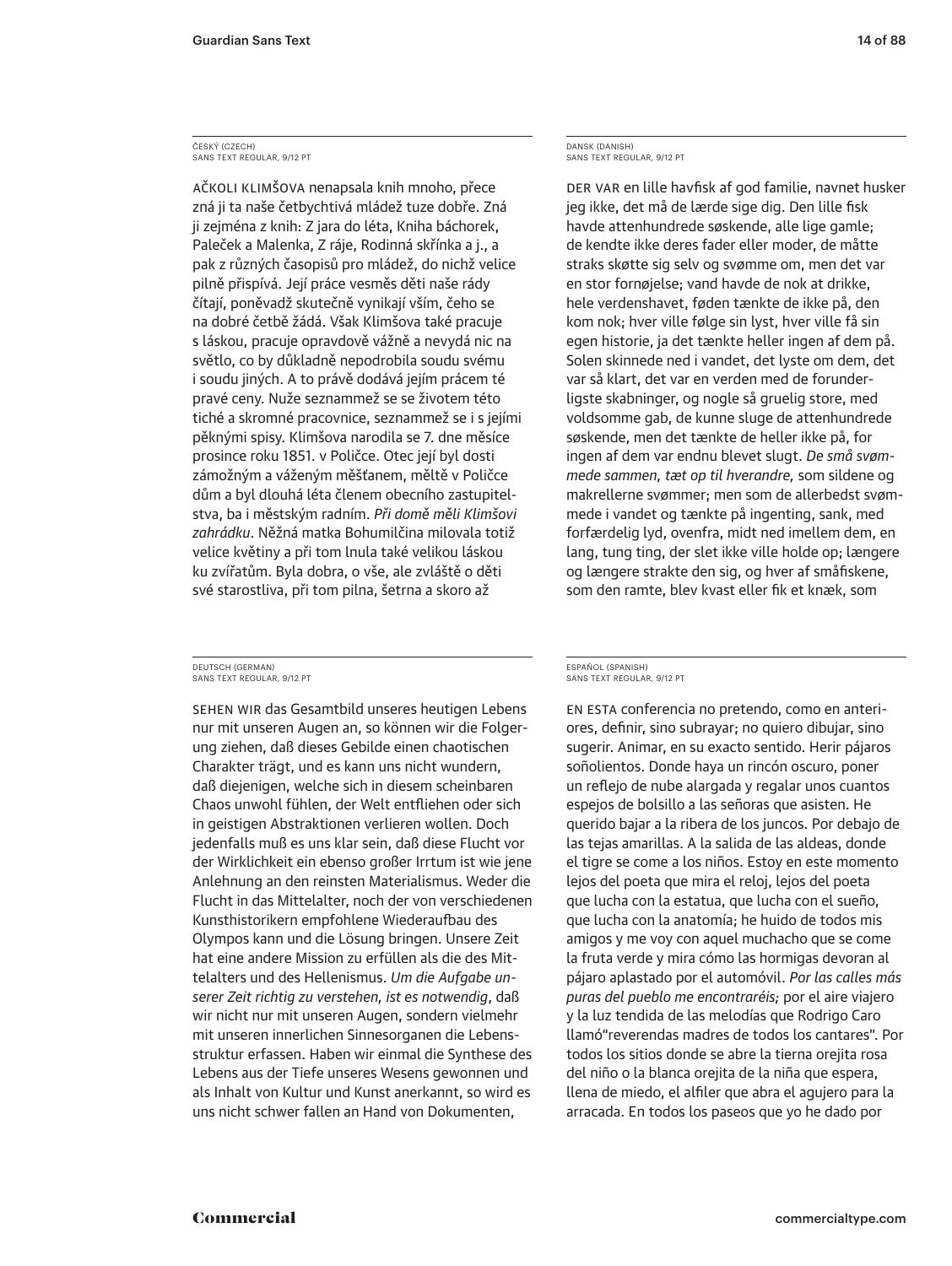#### FRANÇAIS (FRENCH) SANS TEXT REGULAR, 9/12 PT

DADA A son origine dans le dictionnaire. C'est terriblement simple. En français cela signifie « cheval de bois ». En allemand « va te faire, au revoir, à la prochaine ». En roumain « oui en effet, vous avez raison, c'est ça, d'accord, vraiment, on s'en occupe », etc. C'est un mot international. Seulement un mot et ce mot comme mouvement. Très facile à comprendre. Lorsqu'on en fait une tendance artistique, cela revient à vouloir supprimer les complications. *Psychologie Dada*. Allemagne Dada y compris indigestions et crampes brouillardeuses, littérature Dada, bourgeoisie Dada et vous, très vénérés poètes, vous qui avez toujours fait de la poésie avec des mots, mais qui n'en faites jamais du mot lui-même, vous qui tournez autour d'un simple point en poétisant. Guerre mondiale Dada et pas de fin, révolution Dada et pas de commencement. Dada, amis et soi-disant poètes, très estimés fabricateurs et évangélistes Dada Tzara, Dada Huelsenbeck, Dada m'dada, Dada m'dada, Dada mhm, dada dera dada, Dada Hue, Dada Tza. Comment obtenir la béatitude ? En disant Dada. Comment devenir célèbre ? En disant Dada. D'un

#### MAGYAR (HUNGARIAN) SANS TEXT REGULAR, 9/12 PT

Hajnali két órakor a segédtiszt belépett a tábornok szobájába és jelentette, hogy a járőrök elindultak a hodricsi úton. Az asztalra állított petróleumlámpa körül szétteregetett tereprajzok és jelentések hevertek, rajtuk keresztbe dobva egy ezüstgombos lovaglópálca. A tábornok a szoba közepén állt és hideg arccal hallgatta a segédtiszt szavait. Kurtára nyírt szakála rőtesen csillogott a lámpafényben. *Aranykeretes szemüvege mögül jeges nyugalommal csillámlottak elő kék szemei.* Csupa energia volt ez a hat láb magas, karcsú ember, aki egy hónap előtt vette át a feldunai hadtest parancsnokságát. De most mégis, mintha valami fáradtságot vagy inkább fásultságot árultak volna el mozdulatai. Némán bólintott s mikor a segédtiszt mögött becsukódott az ajtó, kimerülten dobta magát a kopott díványra. Két nap óta mindig talpon volt s egyik izgalom a másik után érte. A Szélakna irányában fekvő főcsapat felé haladó ellenség már egy napi előnyt nyert a Zsarnócra kirendelt zászlóalj parancsnokának ügyetlensége folytán. Első felindulásában maga vette át a zászlóalj vezényletét s negyvennyolc óra

ITALIANO (ITALIAN) SANS TEXT REGULAR, 9/12 PT

Dapprima, ripetendendo l'errore commesso in gioventù, scrisse di animali che conosceva poco, e le sue favole risonarono di ruggiti e barriti. Poi si fece più umano, se così si può dire, scrivendo degli animali che credeva di conoscere. Così la mosca gli regalò una gran quantità di favole dimostrandosi un animale più utile di quanto si creda. *In una di quelle favole ammirava la velocità del dittero, velocità sprecata perchè non gli serviva nè a raggiungere la preda nè a garantire la sua incolumità.* Qui faceva la morale una testuggine. Un'altra favola esaltava la mosca che distruggeva le cose sozze da essa tanto amate. Una terza si meravigliava che la mosca, l'animale più ricco d'occhi, veda tanto imperfettamente. Infine una raccontava di un uomo che, dopo di aver schiacciato una mosca noiosa, le gridò: "Ti ho beneficata; ecco che non sei più una mosca". Con tale sistema era facile di avere ogni giorno la favola pronta col caffè del mattino. Doveva venire la guerra ad insegnargli che la favola poteva divenire un'espressione del proprio animo, il quale così inseriva la mummietta nella macchina della vita, quale un suo organo. Ed ecco

#### POLSKI (POLISH) SANS TEXT REGULAR, 9/12 PT

od wczoraj jakiś niepokój panuje w uliczce. Stary Mendel dziwi się i częściej niż zwykle nakłada krótką łajkę patrząc w okno. Tych ludzi nie widział on tu jeszcze. Gdzie idą? Po co przystają z robotnikami, śpieszącymi do kopania fundamentów pod nowy dom niciarza Greulicha? *Skąd się tu wzięły te obszarpane wyrostki? Dlaczego patrzą tak po sieniach?* Skąd mają pieniądze, że idą w pięciu do szynku? Stary Mendel kręci głową, smokcząc mały, silnie wygięty wiśniowy cybuszek. On zna tak dobrze tę uliczkę cichą. Jej fizjonomię, jej ruch. jej głosy, jej tętno. Wie, kiedy zza którego węgła wyjrzy w dzień pogodny słońce; ile dzieci przebiegnie rankiem, drepcąc do ochronki, do szkoły; ile zwiędłych dziewcząt w ciemnych chustkach, z małymi blaszeczkami w ręku przejdzie po trzy, po cztery, do fabryki cygar na robotę; ile kobiet przystanie z koszami na starym, wytartym chodniku, pokazując sobie zakupione jarzyny, skarżąc się na drogość jaj, mięsa i masła; ilu wyrobników przecłapie środkiem bruku, ciężkim chodem nóg obutych w trepy, niosąc pod pachą węzełki, a w ręku cebrzyki, kielnie, liny.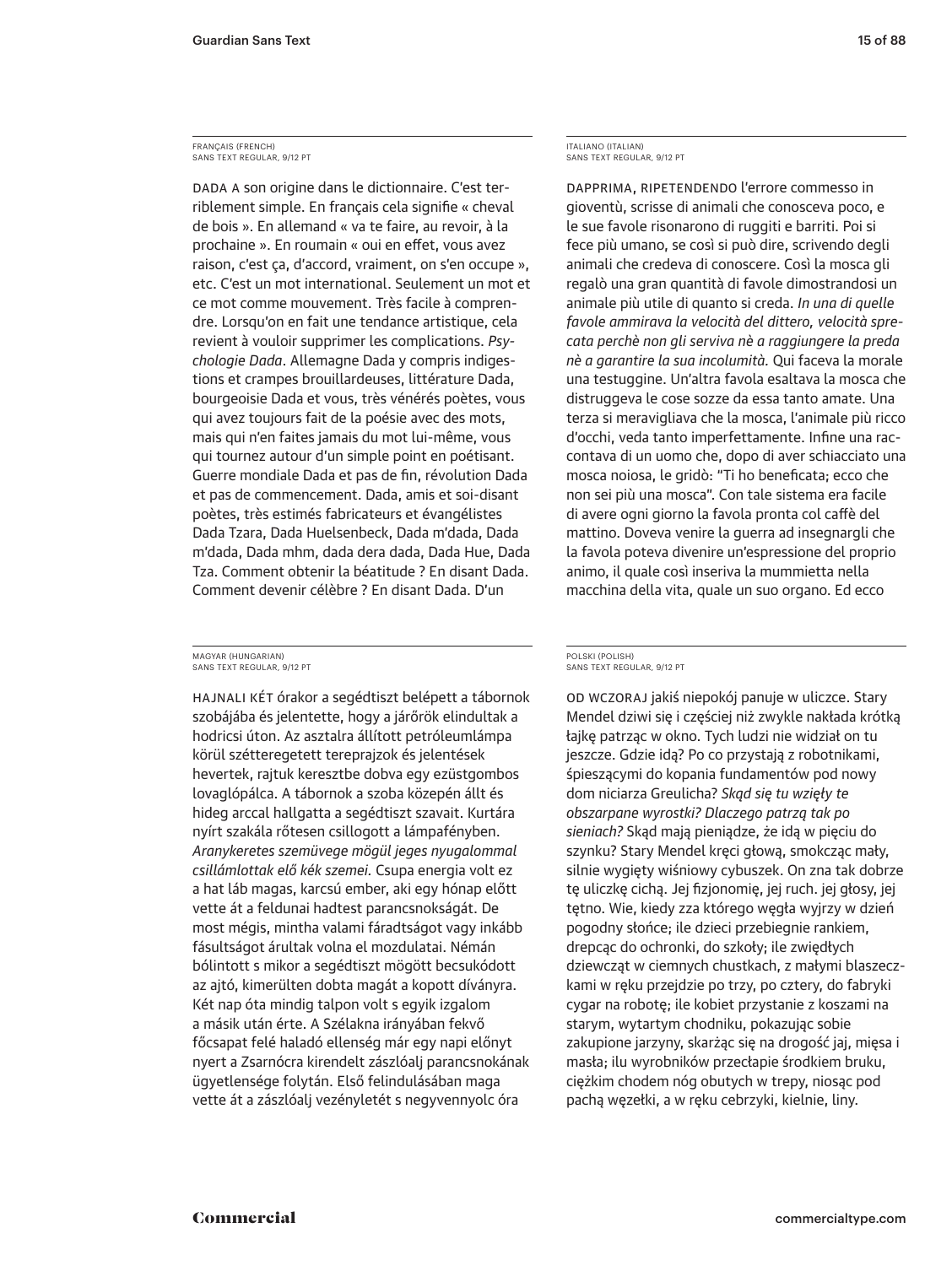#### PORTUGUÊS (PORTUGUESE) SANS TEXT REGULAR, 9/12 PT

D. Benedita levantou-se, no dia seguinte, com a idéia de escrever uma carta ao marido, uma longa carta em que lhe narrasse a festa da véspera, nomeasse os convivas e os pratos, descrevesse a recepção noturna, e, principalmente, desse notícia das novas relações com D. Maria dos Anjos. A mala fechavase às duas horas da tarde, D. Benedita acordara às nove, e, não morando longe (morava no Campo da Aclamação), um escravo levaria a carta ao correio muito a tempo. Demais, chovia; D. Benedita arredou a cortina da janela, deu com os vidros molhados; era uma chuvinha teimosa, o céu estava todo brochado de uma cor pardo-escura, malhada de grossas nuvens negras. *Ao longe, viu flutuar e voar o pano que cobria o balaio que uma preta levava à cabeça: concluiu que ventava*. Magnífico dia para não sair, e, portanto, escrever uma carta, duas cartas, todas as cartas de uma esposa ao marido ausente. Ninguém viria tentá-la. Enquanto ela compõe os babadinhos e rendas do roupão branco, um roupão de cambraia que o desembargador lhe dera em 1862, no mesmo dia aniversário, 19 de setembro, convido a leitora a

SVENSKA (SWEDISH) SANS TEXT REGULAR, 9/12 PT

Klockan var mellan åtta och nio den vackra majmorgonen, då Arvid Falk efter scenen hos brodern vandrade gatorna framåt, missnöjd med sig själv, missnöjd med brodern och missnöjd med det hela. Han önskade att det vore mulet och att han hade dåligt sällskap. Att han var en skurk, det trodde han icke fullt på, men han var icke nöjd med sig själv, han var så van att ställa höga fordringar på sig, och han var inlärd att i brodern se ett slags styvfar, för vilken han hyste stor aktning, nästan vördnad. Men även andra tankar döko upp och gjorde honom bekymrad. Han var utan pengar och utan sysselsättning. Detta senare var kanske det värsta ty sysslolösheten var honom en svår fiende, begåvad med en aldrig vilande fantasi som han var. *Under ganska obehagliga funderingar hade han kommit ner på Lilla Trädgårdsgatan;* han följde vänstra trottoaren utanför Dramatiska Teatern och befann sig snart inne på Norrlandsgatan; han vandrade utan mål och gick rätt fram; snart började stenläggningen bli ojämn, träkåkar efterträdde stenhusen, illa klädda människor kastade misstänksamma blickar på den

SUOMI (FINNISH) SANS TEXT REGULAR, 9/12 PT

He olivat ystäviä ystävyydessä, joka oli läheisempää kuin veljeys. Nello oli pieni Ardennelainen — Patras suuri Flamandilainen. He olivat saman ikäisiä vuosilla mitattuna, mutta kuitenkin toinen oli vielä nuori, toinen oli jo vanha. He olivat asuneet yhdessä koko ikänsä; molemmat he olivat orpoja ja kurjia sekä saivat leipänsä samasta kädestä. Se oli ollut heidän siteensä alku, heidän ensimmäinen sympatian säikeensä; se oli vahvistunut päivä päivältä ja kasvanut heidän mukanaan kiinteänä ja erottamattomana niin, että he alkoivat rakastaa toisiansa erittäin paljon. Heidän kotinsa oli pieni mökki pienen Flamandilaisen kylän reunalla, peninkulman päässä Antverpenistä. *Kylä sijaitsi leveiden laidunkaistaleiden ja viljavainioiden välissä,* ja sen läpi virtaavan suuren kanavan reunamilla kasvoi pitkät rivit tuulessa taipuvia poppeleita ja tervaleppiä. Siinä oli parikymmentä maatilaa ja taloa, joiden ikkunaluukut olivat kirkkaan vihreät tai taivaansiniset ja katot ruusunpunaiset tai mustavalkoiset sekä seinät niin valkoisiksi maalatut, että ne loistivat auringossa kuin puhdas lumi. Kylän keskustassa oli tuulimylly pienellä sammalta

#### TÜRKÇE (TURKISH) SANS TEXT REGULAR, 9/12 PT

Sadık genç, araladığı kapıyı çekince, yine birden kararan sanduka sükunu içinde, İskender Paşa, galeyansız ibadetine başlardı. Artık dünyaya dair hiçbir ümidi kalmamıştı. İstediği yalnız bir iman selametiydi. Vâkıa korkak bir adam değildi. Ama, muhakkak bir ölümü her gün, her saat, her dakika, hatta her saniye beklemek… Onun cesaretini kırmış, sinirlerini zayıflatmıştı. Evet, ya kafası kesilecek, ya boğulacaktı! Düşündükçe, ensesinde soğuk bir satırın sarih temasını duyar gibi oluyordu. Bu sarih temas silinirken karşısına kendi boğuk hayali gelirdi; gözleri patlamış, kavuğu bir tarafa yuvarlanmış, boynu yağlı bir kement ile sıkılmış, ayağından pabuçları çıkmış, ipek kuşağı çözülmüş, karanlık, köpüklü ağzından siyah dili sarkmış bir naaş… İskender Paşa'nın yerde sürünen ölüsü! *Titrer, gözlerini oğuşturur, yine salâtü selamlarını çekmeye başlardı.* Yakın akıbetinin bu uzvî hatırası o kadar bariz, o kadar kuvvetliydi ki… Çocukluğunun saf muhayyilesini süsleyen cennet bahçelerini, hûri, gılman alaylarını, Tûba ağacını, Sırat köprüsünü şimdi düşünemiyordu bile… Zihni durmuştu. Sinirleri, beyni pek yorgundu. Yemek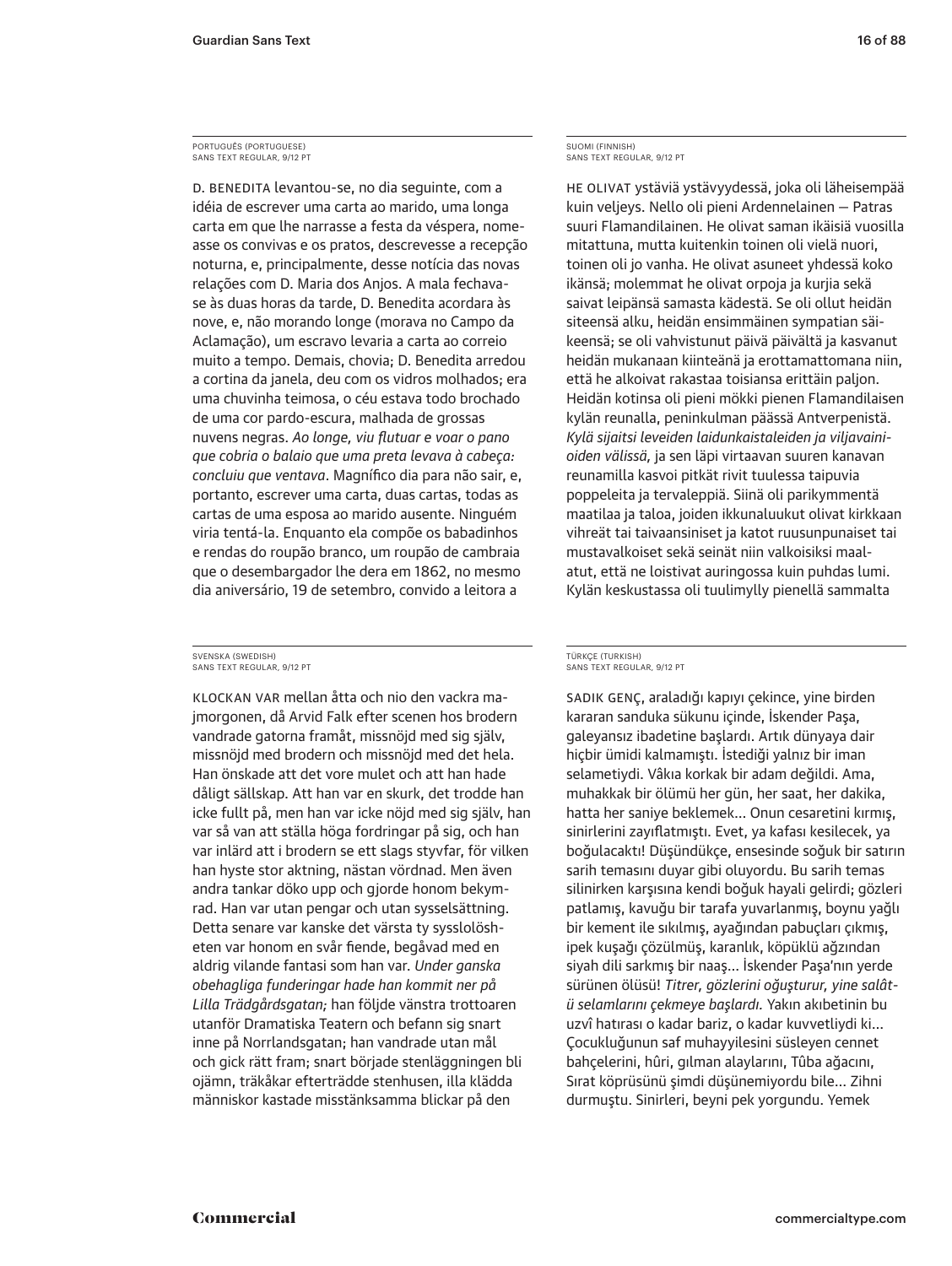| UPPERCASE                                      | ABCDEFGHIJKLMNOPQRSTUVWXYZ                                                                                            |  |  |  |
|------------------------------------------------|-----------------------------------------------------------------------------------------------------------------------|--|--|--|
| LOWERCASE                                      | abcdefghijklmnopqrstuvwxyz                                                                                            |  |  |  |
| SMALL CAPS                                     | ABCDEFGHIJKLMNOPQRSTUVWXYZ                                                                                            |  |  |  |
| STANDARD PUNCTUATION                           | i!¿?.,:;--—()[]{}/ \&*@""'' ·",«»⇔ §•¶†‡©®™                                                                           |  |  |  |
| ALL CAP PUNCTUATION                            | $i! \dot{c}$ ?---()[]{}/ \@«»<>                                                                                       |  |  |  |
| SMALL CAP PUNCTUATION                          | i!¿?&""''                                                                                                             |  |  |  |
| LIGATURES                                      | fb fh fi fi fk fl ff ffb ffh ffi ffj ffk ffl ß                                                                        |  |  |  |
| PROPORTIONAL LINING<br>default figures         | \$£€\1234567890¢f%‰ª°<+=-x÷>≈≠≤≥'"                                                                                    |  |  |  |
| PROPORTIONAL OLDSTYLE                          | \$£€¥1234567890%‰#°<+=-×÷>≈≠≤≥                                                                                        |  |  |  |
| PROPORTIONAL SMALL CAP                         | \$£€¥1234567890%‰                                                                                                     |  |  |  |
| TABULAR LINING                                 | \$£€¥1234567890¢f%‰#<+=-×÷>≈≠≤≥                                                                                       |  |  |  |
| TABULAR OLDSTYLE                               | \$£€¥1234567890%‰#<+=-×÷>≈≠≤≥                                                                                         |  |  |  |
| TABULAR SMALL CAP                              | \$£€¥1234567890%‰                                                                                                     |  |  |  |
| PREBUILT FRACTIONS                             | 1/2/3 <sup>2</sup> /3 <sup>1</sup> /4 <sup>3</sup> /4 <sup>1</sup> /8 <sup>3</sup> /8 <sup>5</sup> /8 <sup>7</sup> /8 |  |  |  |
| <b>NUMERATORS &amp;</b><br><b>DENOMINATORS</b> | $H$ 1234567890/ <sub>1234567890</sub> $H$ <sup>1234567890</sup><br>1234567890                                         |  |  |  |
| ORDINALS                                       | abcdefghijklmnopqrstuvwxyzèú                                                                                          |  |  |  |
| STYLISTIC ALTERNATES                           | $1$ 1 fl ffl $^1$ tír $\mu$                                                                                           |  |  |  |
| ACCENTED UPPERCASE                             | ÁÂÀÄÅÃĂĀĄÅÆÆÇĆČĈĊĎĐÉÊÈËĔĖĒĘĞĜĢĠĦĤÍÎÌÏİĮĨĬĴĶŁĹĽĻĿÑŃŇŅŊÓÔ<br>ÒÖÕŐŌØØŒŔŘŖŠŚŞŜŞÞŤŢŦÚÛÙÜŬŰŪŲŮŨŴŴŴŴÝŶŶŸŽŹŻ                  |  |  |  |
| ACCENTED LOWER CASE                            | áâàäåãăāąåææçćčĉċďđéêèëěeēęğĝġġħĥíîìïiīįĩĭĵkłĺľḷŀñńňņŋóôòöõőōøøœŕřŗš<br>śşŝṣþťṭŧúûùüŭűūųůũẃŵẁẅýŷỳÿžźż                 |  |  |  |
| ACCENTED SMALL CAPS                            | ÁÂÀÄÅÃĂĀĄÅÆÆÇĆČĈĊĎĐÉÊÈËĖĒĘĞĜĢĠĦĤÍÎÌÏĪĮĨĬĴĶŁĹĽĻĿÑŃŇŅŊÓÔÒÖÕŐ<br>ŌØØŒŔŘŖŠŚŞŜȘÞŤŢŦÚÛÙÜŬŰŪŲŮŨŴŴŴŴÝŶŸŸŽŹŻ                   |  |  |  |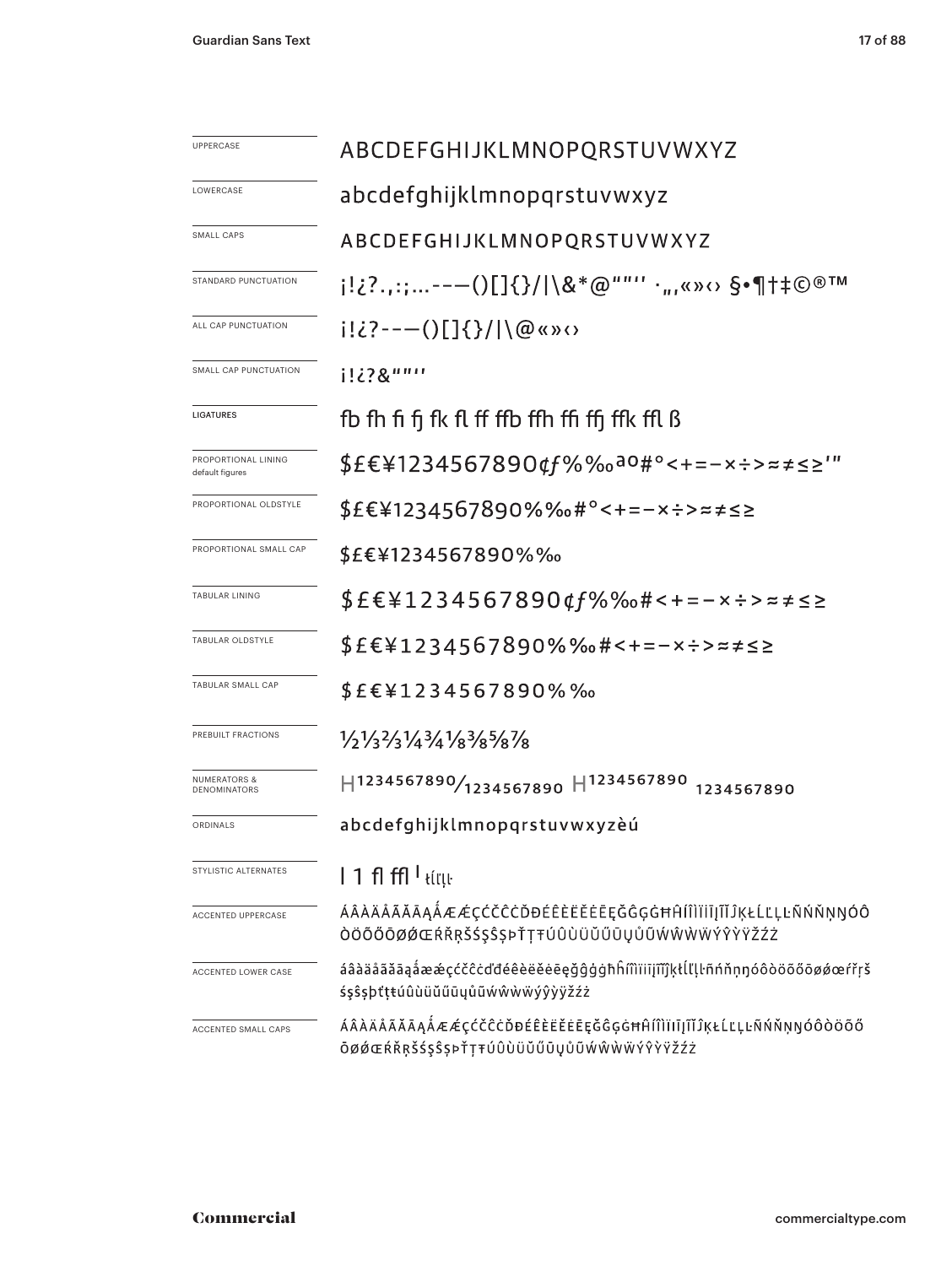| UPPERCASE                               | ABCDEFGHIJKLMNOPQRSTUVWXYZ                                                                                  |  |  |  |  |
|-----------------------------------------|-------------------------------------------------------------------------------------------------------------|--|--|--|--|
| LOWERCASE                               | abcdefghijklmnopqrstuvwxyz                                                                                  |  |  |  |  |
| <b>SMALL CAPS</b>                       | ABCDEFGHIJKLMNOPQRSTUVWXYZ                                                                                  |  |  |  |  |
| STANDARD PUNCTUATION                    | ;!¿?.,:;--—()[]{}/ \&*@""'' ·",«»‹› §•¶†‡©®™                                                                |  |  |  |  |
| ALL CAP PUNCTUATION                     | $i!i$ ?---()[]{}/ \@«» $\circ$                                                                              |  |  |  |  |
| SMALL CAP PUNCTUATION                   | i!¿?&""''                                                                                                   |  |  |  |  |
| <b>LIGATURES</b>                        | fb fh fi fi fk fl ff ffb ffh ffi ffi ffk ffl ß                                                              |  |  |  |  |
| PROPORTIONAL LINING<br>default figures  | <i>\$£€¥1234567890¢f%‰<sup>ao</sup>#°&lt;+=-×÷&gt;≈≠≤≥'"</i>                                                |  |  |  |  |
| PROPORTIONAL OLDSTYLE                   | \$£€¥1234567890%‰#°<+=-×÷>≈≠≤≥                                                                              |  |  |  |  |
| PROPORTIONAL SMALL CAP                  | $$E$ £\{1234567890%%                                                                                        |  |  |  |  |
| <b>TABULAR LINING</b>                   | <i>\$£€¥1234567890¢f%‰#&lt;+=-×÷&gt;≈≠≤≥</i>                                                                |  |  |  |  |
| TABULAR OLDSTYLE                        | \$£€¥1234567890%‰#<+=-×÷>≈≠≤≥                                                                               |  |  |  |  |
| TABULAR SMALL CAP                       | $$E$ E\1234567890% ‰                                                                                        |  |  |  |  |
| PREBUILT FRACTIONS                      | 1/21/32/31/43/41/83/85/87/8                                                                                 |  |  |  |  |
| <b>NUMERATORS &amp;</b><br>DENOMINATORS | $H$ 1234567890/ <sub>1234567890</sub> H <sub>1234567890</sub><br>1234567890                                 |  |  |  |  |
| ORDINALS                                | abcdefghijklmnopqrstuvwxyzèú                                                                                |  |  |  |  |
| STYLISTIC ALTERNATES                    | f l 1 fb fh fi fj fk fl fl fl ff ffb ffh ffi ffi ffk ffl ffl ffl $B^1$ titue                                |  |  |  |  |
| ACCENTED UPPERCASE                      | ÁÂÀÄÅÃĂĀĄÅÆÆÇĆČĈĊĎĐÉÊÈËĔĔĘĞĜĢĠĦĤÍÎÌÏĪJĨĬĴĶŁĹĽĻĿÑŃŇŅŊÓÔÒ<br>ÖŐŐŌØØŒŔŘŖŠŚŞŜȘÞŤŢŦÚÛÙÜŬŰŪŲŮŨŴŴŴŴŶŶŸŽŹŻ          |  |  |  |  |
| ACCENTED LOWER CASE                     | áâàäåãăāąåææçćčĉcďđéêèëěeēęǧĝģġħĥíîìïiījĩĭĵķłĺľḷŀñńňṇŋóôòöõőōøǿœŕřŗšś<br>şŝşþťțŧúûùüŭűūųůũŵŵẁŵýŷỳÿžźż       |  |  |  |  |
| ACCENTED SMALL CAPS                     | <i>ÁÂÀÄÄÃĂĀĄÅÆÆ</i> ÇĆČĈĊĎĐÉÊÈËĔĔĘĞĜĢĠĦĤÍÎÌÏĪĮĨĬĴĶŁĹĽĻĿÑŃŇŅŊÓÔÒÖÕŐŌØ<br>ØŒŔŘŖŠŚŞŜŞÞŤŢŦÚÛÙÜŬŰŪŲŮŨŴŴŴŴÝŶŸŸŽŹŻ |  |  |  |  |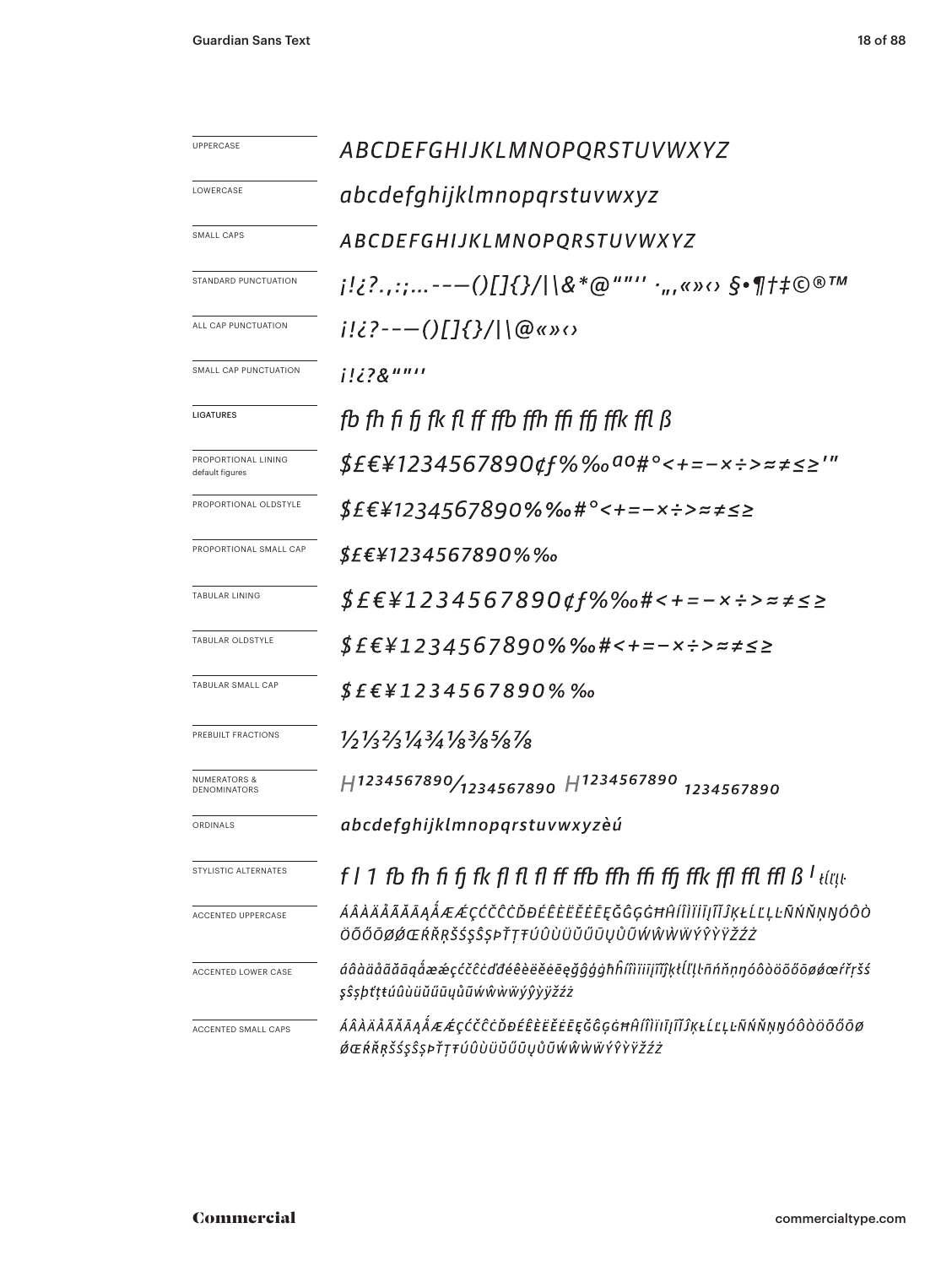| <b>OPENTYPE FEATURES</b><br>ROMAN & ITALIC         | <b>DEACTIVATED</b>                 |                                   | <b>ACTIVATED</b>                                    |                                              |  |
|----------------------------------------------------|------------------------------------|-----------------------------------|-----------------------------------------------------|----------------------------------------------|--|
| SMALL CAPS                                         |                                    | Bacon & 'Eggs' for £28.50?        |                                                     | BACON & 'EGGS' FOR £28.50?                   |  |
| ALL SMALL CAPS                                     | Mayo & 'Ketchup' for £17.99?       |                                   | MAYO & 'KETCHUP' FOR £17.99?                        |                                              |  |
| ALL CAPS                                           | Fish & 'Chips' for £24.65?         |                                   | FISH & 'CHIPS' FOR £24.65?                          |                                              |  |
| PROPORTIONAL LINING<br>default figures             | Sale Price:<br>Originally:         | \$3,460 €1,895<br>\$7,031 £9,215  | Sale Price:<br>Originally:                          | \$3,460 €1,895<br>\$7,031 £9,215             |  |
| PROPORTIONAL OLDSTYLE                              | Sale Price:<br>Originally:         | \$3,460 €1,895<br>\$7,031 £9,215  | Sale Price:<br>Originally:                          | \$3,460 €1,895<br>\$7,031 £9,215             |  |
| <b>TABULAR LINING</b>                              | Sale Price:<br>Originally:         | \$3,460 €1,895<br>\$7,031 £9,215  | Sale Price:<br>Originally:                          | \$3,460 €1,895<br>\$7,031 £9,215             |  |
| TABULAR OLDSTYLE                                   | Sale Price:<br>Originally:         | \$3,460 €1,895<br>\$7,031 £9,215  | Sale Price:<br>Originally:                          | $$3,460$ €1,895<br>\$7,031 £9,215            |  |
| PROPORTIONAL SMALL CAP                             | <b>Sale Price:</b><br>Originally:  | $$3,460$ €1,895<br>\$7,031 £9,215 | <b>SALE PRICE:</b>                                  | \$3,460 €1,895<br>ORIGINALLY: \$7,031 £9,215 |  |
| TABULAR SMALL CAP                                  | <b>Sale Price:</b><br>Originally:  | $$3,460$ €1,895<br>\$7,031 £9,215 | <b>SALE PRICE:</b><br>ORIGINALLY:                   | \$3,460 €1,895<br>\$7,031 £9,215             |  |
| <b>FRACTIONS</b><br>ignores numeric date format    | 21/03/10 and 2 1/18 460/920        |                                   | 21/03/10 and $2\frac{1}{18}$ 460/ <sub>920</sub>    |                                              |  |
| SUPERSCRIPT/SUPERIOR                               | $x158 + y23 \times z18 - a4260$    |                                   | $x^{158} + y^{23} \times z^{18} - a^{4260}$         |                                              |  |
| SUBSCRIPT/INFERIOR                                 | $x158 \div y23 \times z18 - a4260$ |                                   | $X_{158}$ ÷ $Y_{23}$ × Z <sub>18</sub> – $a_{4260}$ |                                              |  |
| DENOMINATOR<br>for making arbitrary fractions      |                                    | 0123456789 0123456789             |                                                     | 0123456789 0123456789                        |  |
| <b>NUMERATOR</b><br>for making arbitrary fractions |                                    | 0123456789 0123456789             |                                                     | 0123456789 0123456789                        |  |
| ORDINALS                                           | 1st 2nd 3rd 2e 2ème 1re            |                                   | 1st 2nd 3rd 2e 2ème 1re                             |                                              |  |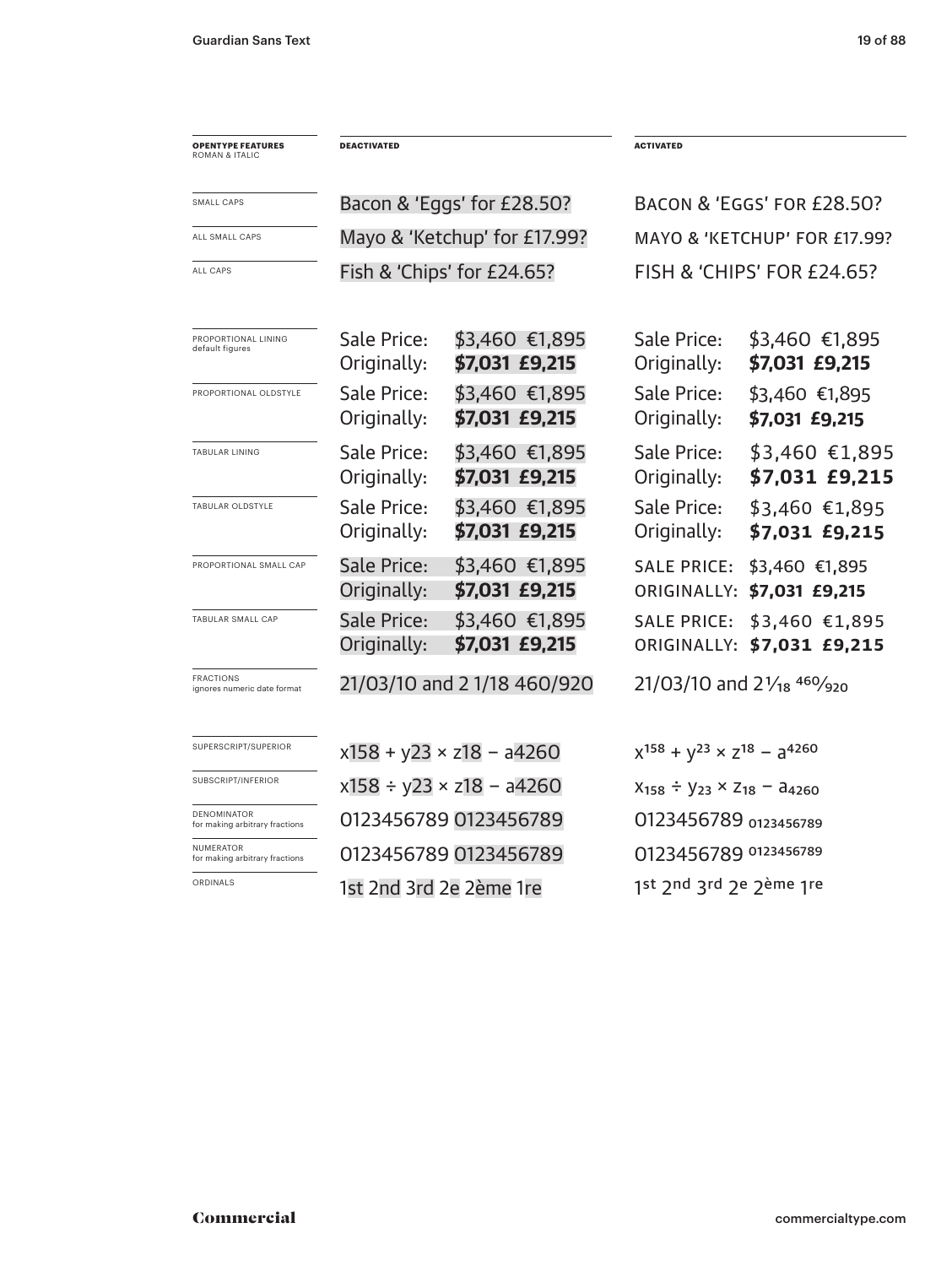| <b>OPENTYPE FEATURES</b><br>ROMAN & ITALIC                 | <b>DEACTIVATED</b>                        | <b>ACTIVATED</b>                          |  |
|------------------------------------------------------------|-------------------------------------------|-------------------------------------------|--|
| <b>I ANGUAGE FEATURES</b><br>Polski (Polish) kreska accent | ŹRÓDŁA możliwość ŚLADY                    | ŹRÓDŁA możliwość ŚLADY                    |  |
| <b>I ANGUAGE FEATURE</b><br>Română (Romanian) s accent     | ÎNSUȘI conștiința ȘTIINȚIFICE             | ÎNSUȘI conștiința ȘTIINȚIFICE             |  |
| STYLISTIC SFT 01<br>I and related                          | Selling like influential <i>lollipops</i> | Selling like influential <i>lollipops</i> |  |
| STYLISTIC SFT 03<br>tabular 1                              | \$10,121 plus \$134 PLUS \$10             | $$10,121$ plus \$134 PLUS \$10            |  |
| <b>OPENTYPE FEATURES</b><br><b>ITALIC ONLY</b>             | <b>DEACTIVATED</b>                        | <b>ACTIVATED</b>                          |  |

STYLISTIC SET 02 f ß and related

*Unfortunate difficult fluffiness*

*Unfortunate difficult fluffiness*